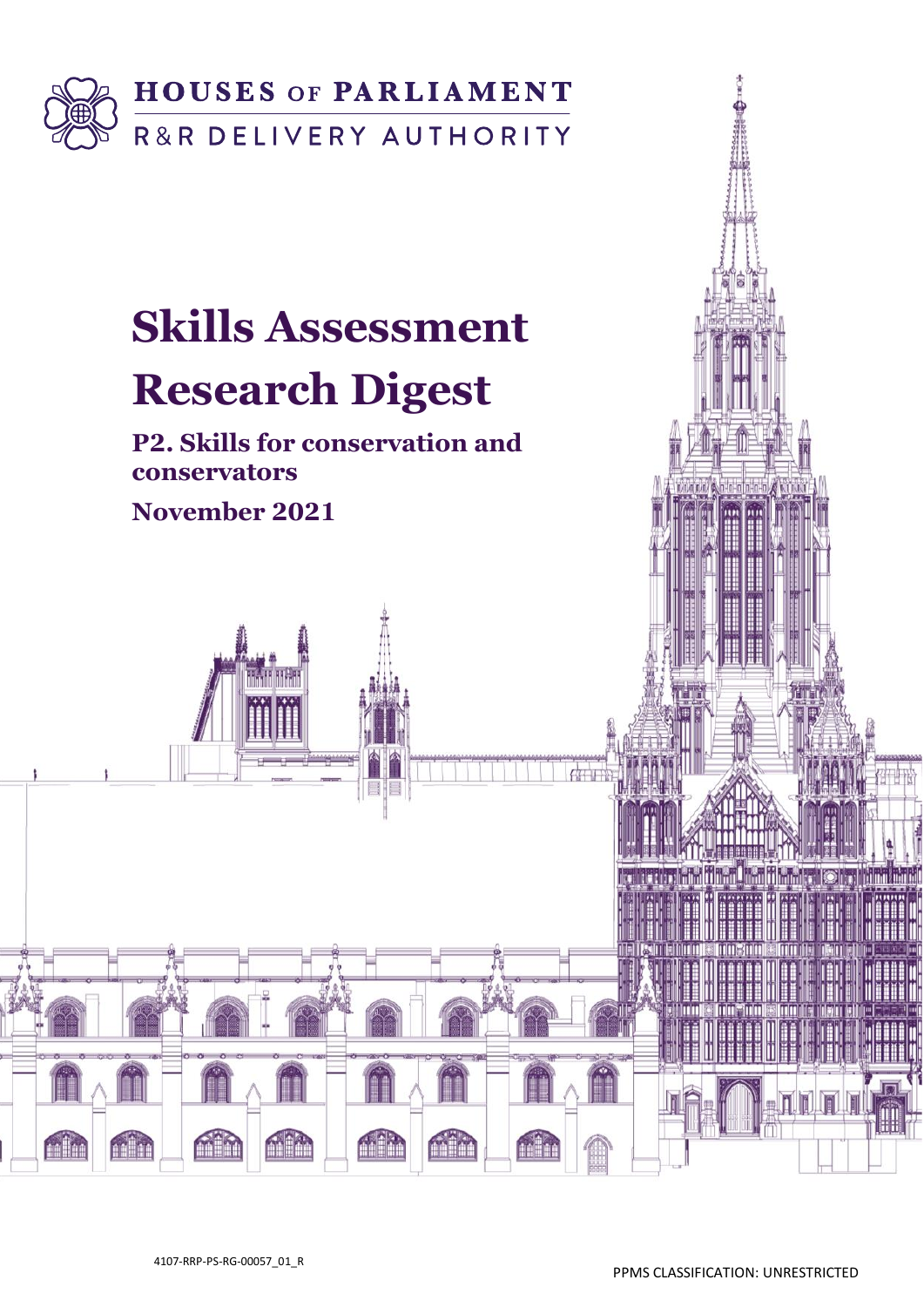

B HOUSES OF PARLIAMENT

# **Table of Contents**

| $\mathbf{1}$   |       |  |                                                                       |  |
|----------------|-------|--|-----------------------------------------------------------------------|--|
| 2              |       |  |                                                                       |  |
|                | 2.1   |  |                                                                       |  |
|                | 2.2   |  |                                                                       |  |
|                | 2.3   |  |                                                                       |  |
|                | 2.3.1 |  |                                                                       |  |
|                | 2.3.2 |  |                                                                       |  |
|                | 2.3.3 |  |                                                                       |  |
| $\overline{3}$ |       |  |                                                                       |  |
|                | 3.1   |  | Protecting our historic environment: making the system work better 13 |  |
|                | 3.2   |  |                                                                       |  |
|                | 3.3   |  |                                                                       |  |
|                | 3.4   |  |                                                                       |  |
|                | 3.5   |  |                                                                       |  |
|                | 3.6   |  |                                                                       |  |
| $\overline{4}$ |       |  |                                                                       |  |
|                | 4.1   |  |                                                                       |  |
|                | 4.1.1 |  |                                                                       |  |
|                | 4.1.2 |  |                                                                       |  |
|                | 4.1.3 |  |                                                                       |  |
|                | 4.1.4 |  |                                                                       |  |
|                | 4.1.5 |  |                                                                       |  |
|                | 4.2   |  |                                                                       |  |
|                | 4.2.1 |  |                                                                       |  |
|                | 4.2.2 |  |                                                                       |  |
|                | 4.2.3 |  |                                                                       |  |
|                | 4.3   |  |                                                                       |  |
|                | 4.3.1 |  |                                                                       |  |
|                | 4.3.2 |  |                                                                       |  |
|                | 4.3.3 |  |                                                                       |  |
| 5              |       |  |                                                                       |  |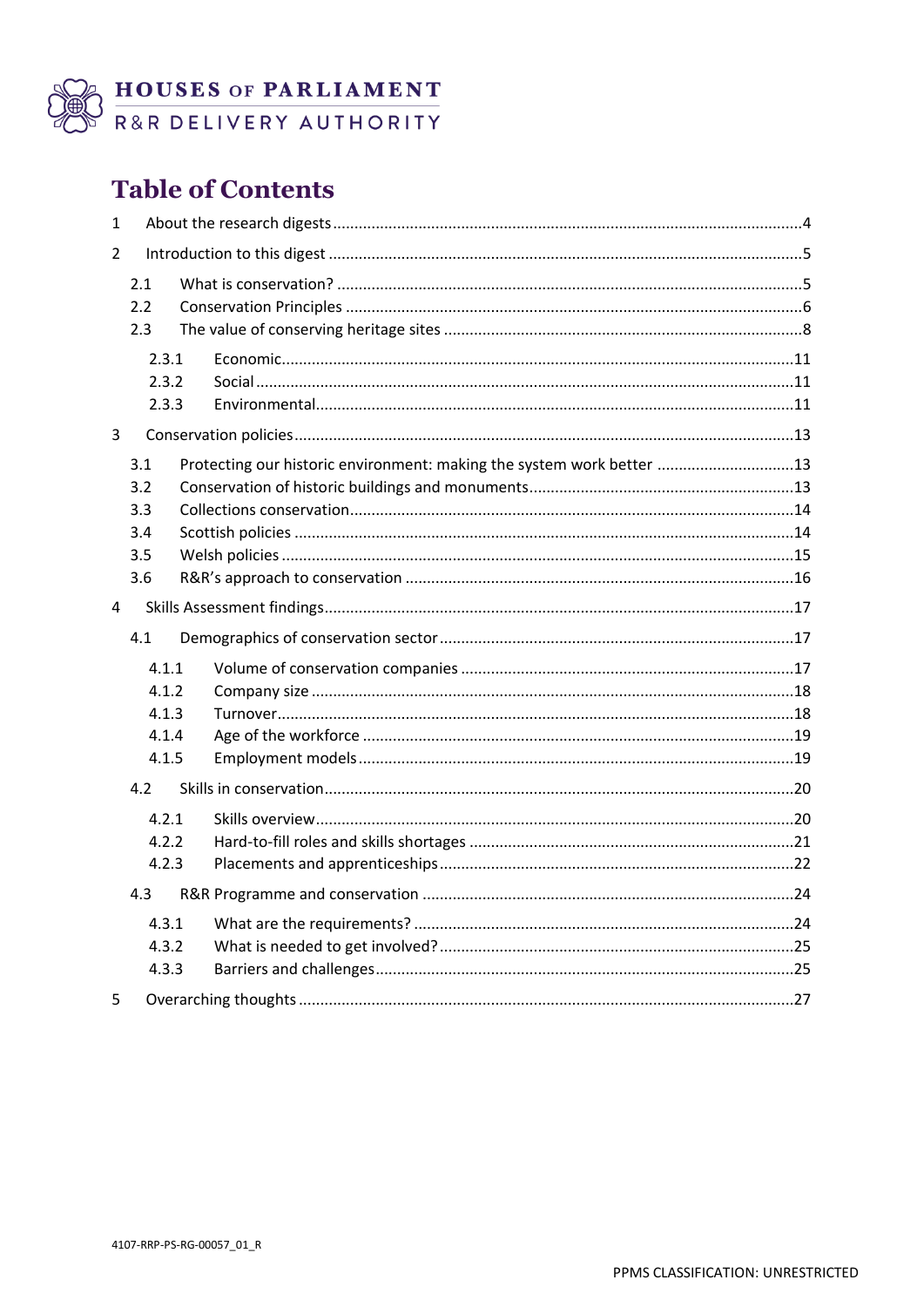

# BUSES OF PARLIAMENT

#### *Figures*

| Figure 3 Size of company for (left) conservation contractors and (right) all contractors 18             |  |  |  |  |  |
|---------------------------------------------------------------------------------------------------------|--|--|--|--|--|
|                                                                                                         |  |  |  |  |  |
| Figure 5 Proportion of all (left) and conservation (right) contractors employing staff in each age band |  |  |  |  |  |
|                                                                                                         |  |  |  |  |  |
|                                                                                                         |  |  |  |  |  |
|                                                                                                         |  |  |  |  |  |

#### *Tables*

| Table 1 List of the research digests forming part of this series. The current digest is highlighted in |  |  |  |  |
|--------------------------------------------------------------------------------------------------------|--|--|--|--|
|                                                                                                        |  |  |  |  |
| Table 2 Surveyed conservation firms and estimated UK business population 17                            |  |  |  |  |
|                                                                                                        |  |  |  |  |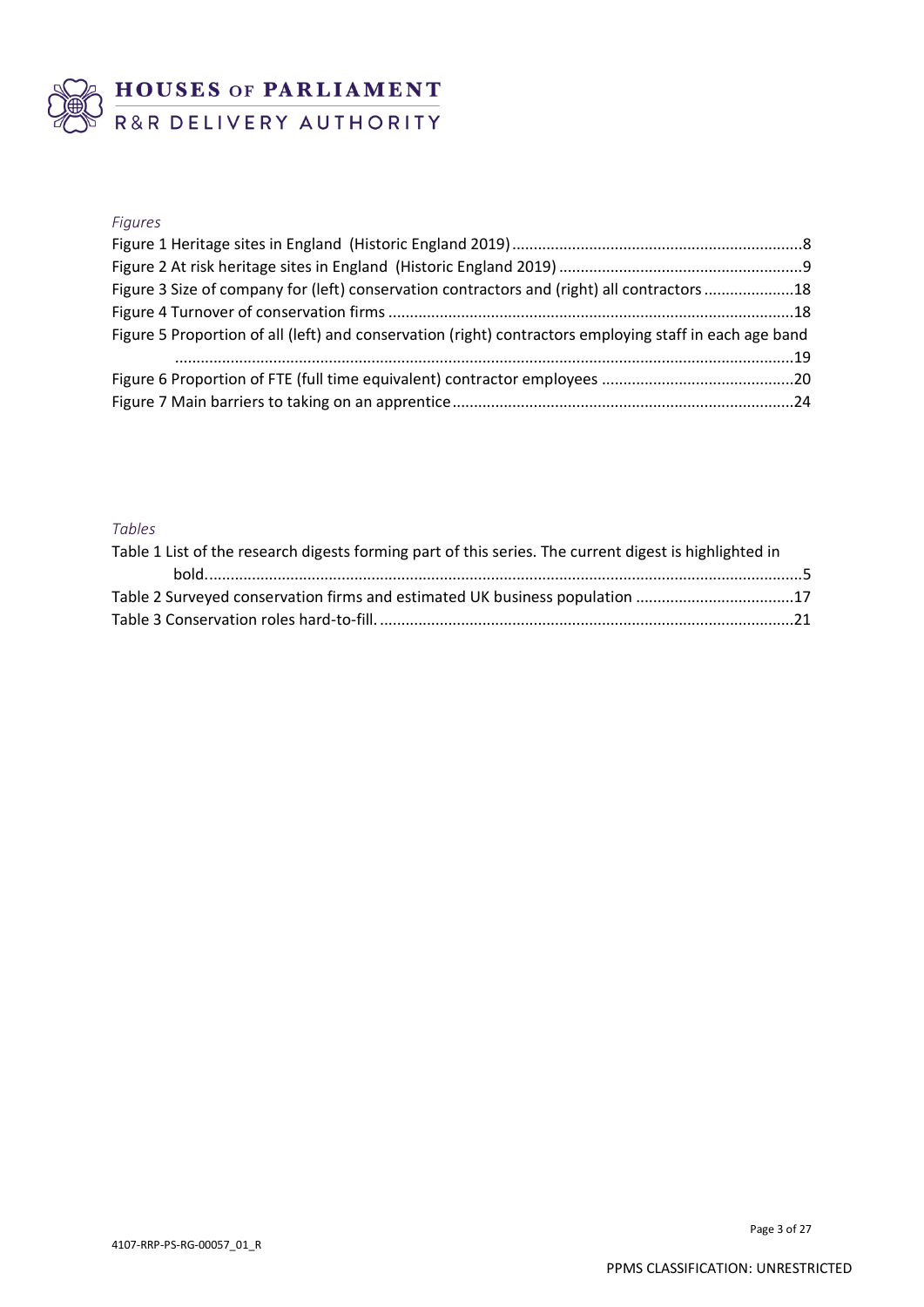

# **1 About the research digests**

The House of Parliament Restoration and Renewal Programme's Skills Assessment Research has been published as a series of Research Digests. These cover a number of distinct areas of the assessment as follow:

- P1: Skills for the heritage construction sector; and
- **P2: Skills for conservation and conservators**
- P3: Training and provision in construction and heritage

The purpose in doing so is to add to the overall volume of knowledge and information available to organisations working in the wider heritage sector to support the approach to addressing the skills challenges ongoing within the sector.

In this or any other of the series of Skills Assessment Research Digests, where reference is made to outcomes from research findings, unless otherwise stated, these will have arisen as a result of the primary research conducted specifically for the 2020/21 Skills Assessment. The primary research comprised a survey of over 6,000 UK-based heritage and construction contractors, supplemented with 40 contractor depth interviews, and a separate survey of over 500 training providers also across the UK. This primary research followed on from early research in the Skills Assessment involving stakeholder interviews conducted in Summer 2020.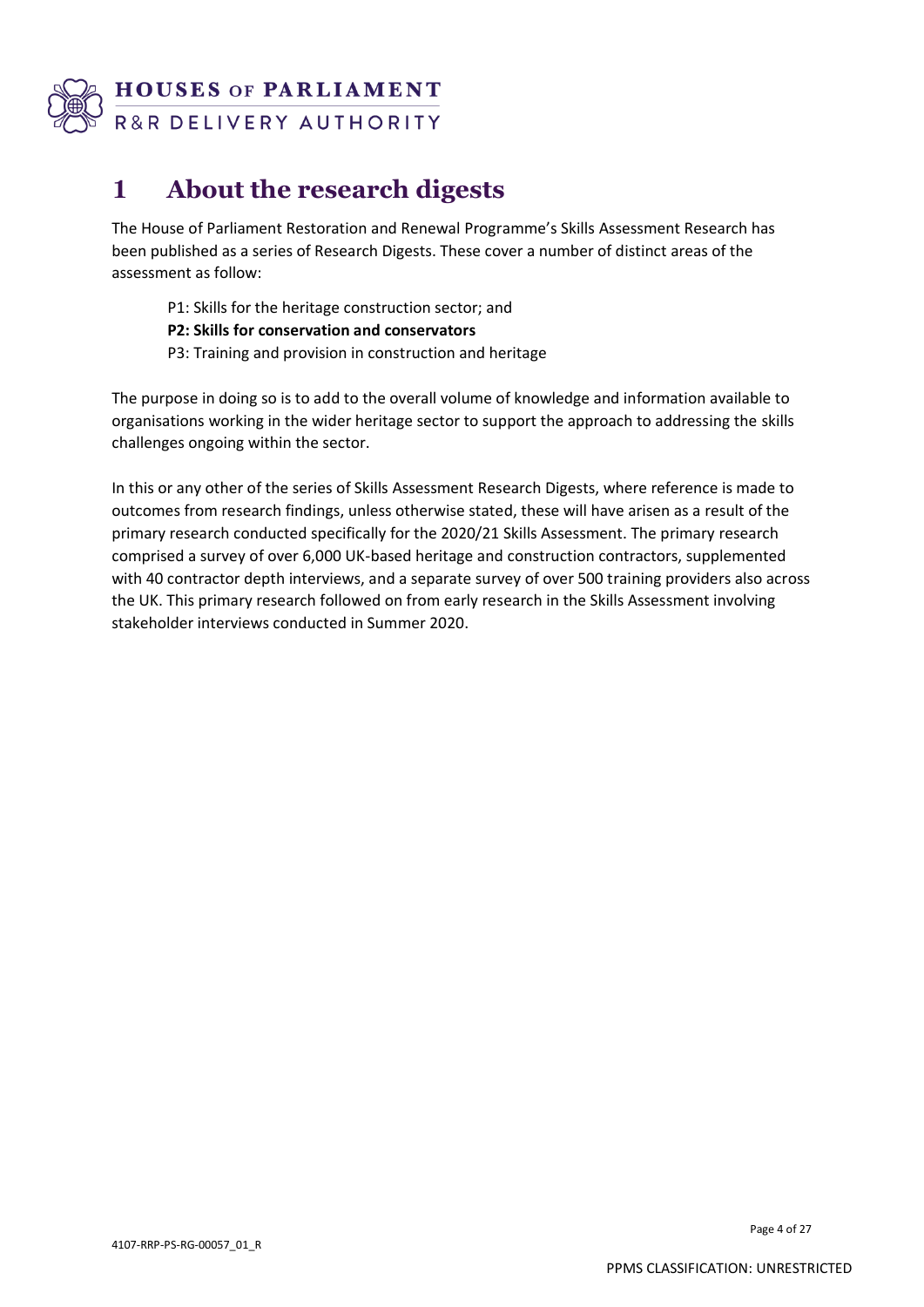

# **2 Introduction to this digest**

## 2.1 What is conservation?

According to Historic England (an executive non-departmental public body of the UK government tasked with protecting the historic English environment), conservation is the process of maintaining and managing change to a heritage asset in a way that sustains and, where appropriate, enhances its significance, while recognising opportunities to reveal or reinforce heritage values for present and future generations.<sup>1</sup> Meanwhile, the Institute of Conservation (ICON) outlines how conservation might be defined as physically preserving cultural heritage, allowing for items to be displayed, researched and used.

English Heritage is specifically responsible for the preservation of historic buildings, while Historic England are responsible for the listing if heritage buildings. Equivalent organisations exist around the UK to promote the protection and conservation of heritage within their own regions, and include Historic Environment Scotland, which is similarly an executive non-departmental public body responsible for care and protection of Scotland's historic environment, and Cadw, which is the historic environment service of the Welsh government that protects historic buildings and structures, and the landscapes and heritage sites of Wales. There exist other national bodies such as the Society for the Protection of Ancient Buildings and the Churches Conservation Trust which are also closely involved in the preservation of buildings.

Meanwhile, ICON – a charitable and professional body – represents and supports the practice and profession of conservation. The International Council on Monuments and Sites (ICOMOS) works globally for the conservation and protection of cultural heritage places, by promoting the application of theory, methodology and scientific techniques to the conservation of architectural and archaeological heritage.

This Digest focuses specifically on collections conservation, while heritage construction is the focus of Research Digest P1.<sup>2</sup>

Conservation practise requires consideration of a series of guiding principles:

- judge how its heritage values are vulnerable to change,
- take the actions and impose the constraints necessary to sustain, reveal and reinforce those values,
- mediate between conservation options, if action to sustain one heritage value could conflict with action to sustain another, and
- ensure that the place retains its authenticity i.e. the attributes and elements which most truthfully reflect and embody the heritage values attached to it.<sup>3</sup>

It is the government's primary aim that the historic environment and its heritage assets should use these methods and be conserved for the quality of life they bring to this and future generations. The Restoration & Renewal (R&R) Programme shares this aim. One of the goals of R&R is to protect,

<sup>1</sup> Ministry of Housing, Communities & Local Government, *Annex 2: Glossary, National Planning Policy Framework*, June 2019, Accessed 24/05/2021

 $2$  Research Digest P1. – Skills for the heritage construction sector

<sup>3</sup> Historic England, *Conservation Principles, Policies and Guidance*, updated 2017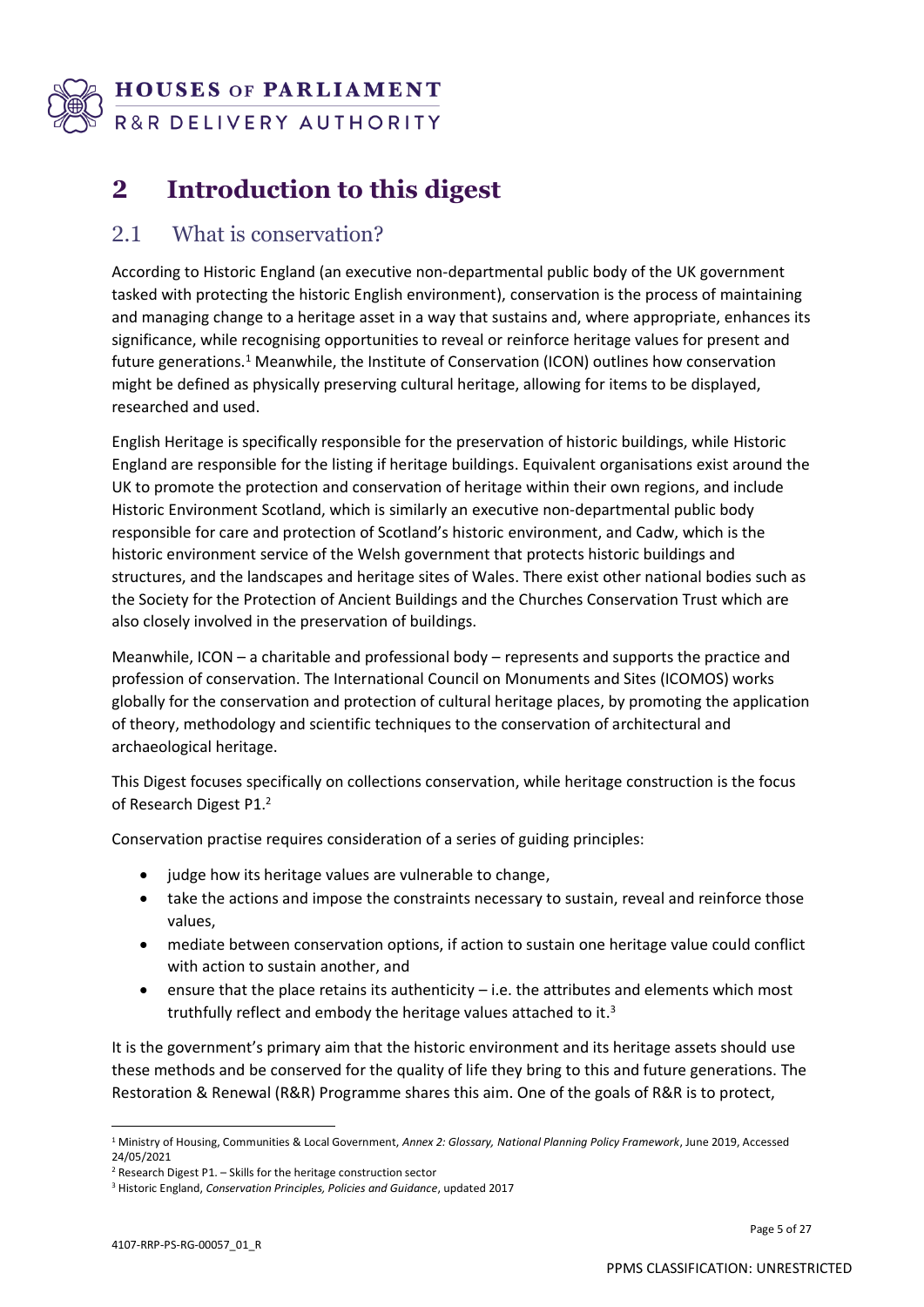

**HOUSES OF PARLIAMENT** 

R&R DELIVERY AUTHORITY

renew and restore the Palace of Westminster, for present and future generations delivering environmental, social and economic benefits across the UK. The plan will involve incorporating cutting-edge research to allow for, and identify, opportunities for enhancements of the building (for example research into the historical heating and ventilation systems) in order to increase the building's accessibility, sustainability, and overarching aesthetic to celebrate the Palace's rich heritage. Furthermore, the collections of the historic decorative building fabric contribute significantly towards the Palace of Westminster's World Heritage listing status.

Accessioned heritage items, i.e. excluding non-accessions items such as timber, panelling, and stonework that is part of the building fabric, include: 4

- works of art collection
	- o 425 easel paintings,
	- o 117 wall paintings,
	- o 2,130 works of art on paper,
	- o 8 textiles,
	- o 459 sculptures (including metal, stone, glass, wood and plaster), and
	- o 486 metals;
- historic furniture and decorative arts collection
	- $\circ$  6,078 items of furniture (chairs constitute more than 1,000 items within this),
	- o 1,247 silver objects, and
	- o 216 clocks; and
- architectural fabric collection
	- $\circ$  Approximately 4,500 items (with over 1,000 of these being made up of encaustic tiles), and this collection is anticipated to expand significantly during the lifetime of the R&R Programme.

It should be noted that these numbers also include some loaned items, which will potentially be returned prior to the restoration process, and that these collections are working collections.

## 2.2 Conservation Principles

In 2008, Historic England published the report Conservation Principles, Policies and Guidance<sup>5</sup> to support the quality of decision-making, and help create a management regime for all aspects of the historic environment that is clear and transparent in its purpose and sustainable in its application.

The report (revised following consultation in 2017) outlined the importance of certain aspects of conservation and the principles that guide Historic England when offering advice or making changes that affect the heritage values of places, or when addressing the conflict between sustaining heritage values of a place and altering them to achieve another important public objective. Such principles include (but are not limited to) the fact that the historic environment is a shared resource

<sup>4</sup> Pye Tait Consulting and Whole Life Consultants, *Skills Assessment Phase 2 Stage 1 Report Draft B,* Section 3.2.3, 29 September 2020 <sup>5</sup> Historic England, *Conservation Principles, Policies and Guidance*, updated 2017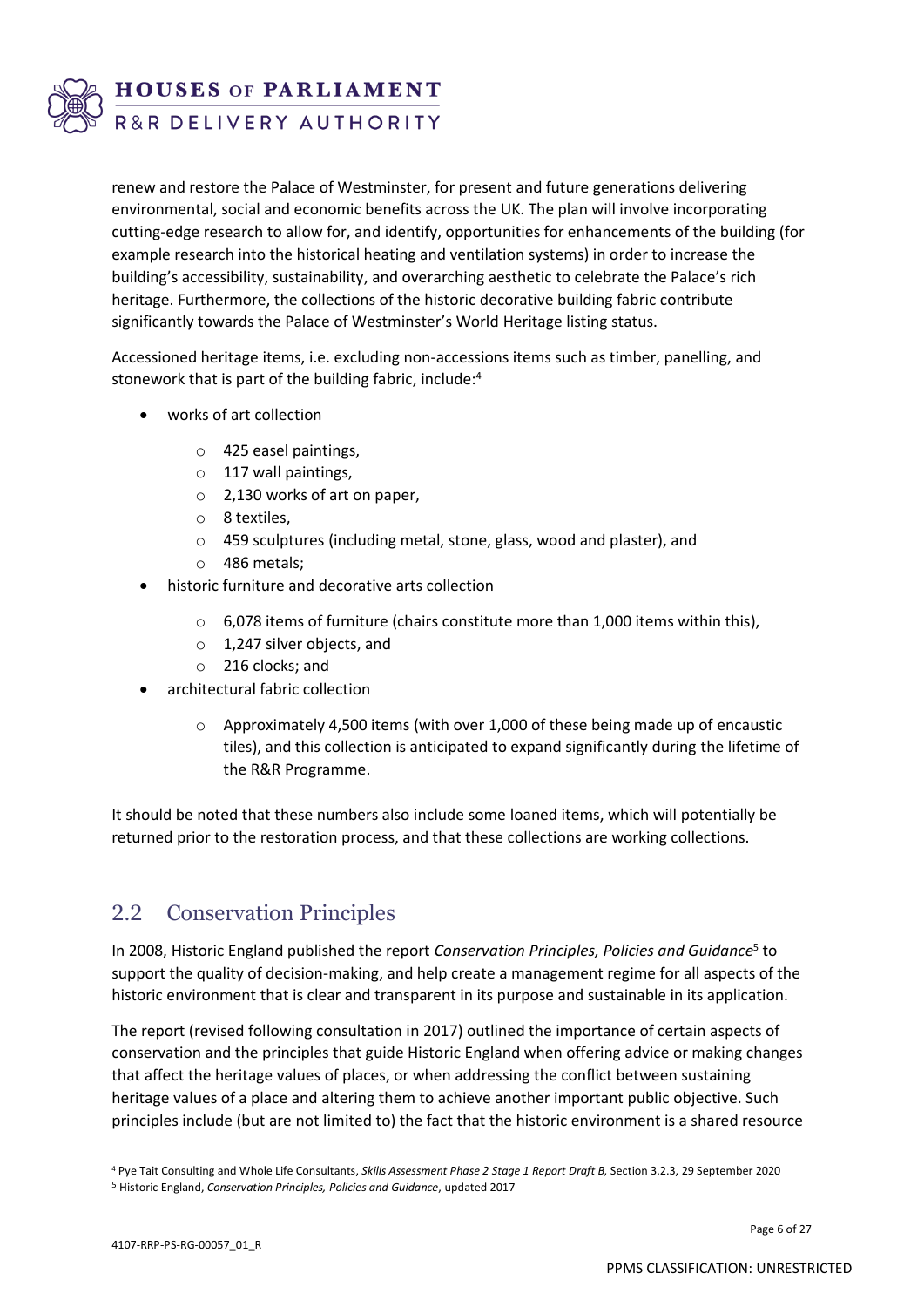

therefore advice and assistance should be available from public sources, the notion that everyone should be able to participate in sustaining the historic environment, and significant places should be managed to sustain their values.

Outlined in the report are the types of work that an historic asset will potentially undergo when changes occur. This may involve one, or more likely a combination of the following principle methods:

- routine management and maintenance,
- periodic renewal,
- repair,
- intervention to increase knowledge of the past,
- restoration,
- new work and alteration,
- integrating conservation with other public interests, and
- enabling development.

The methods listed above are standardised to ensure consistency across professional conservation advice and enable the public and other conservation sectors to see the basis on which important heritage judgements are made, and the R&R Programme will likely involve all of the methods listed above.

Conservation of the most sensitive and important buildings, sites, and collections may come close to absolute physical preservation, but those instances will be very rare. The vast majority of heritage assets are capable of being adapted to some extent without a loss of their significance, but this should always be done with the utmost respect for the structure, building fabric, and collections in order to preserve their value.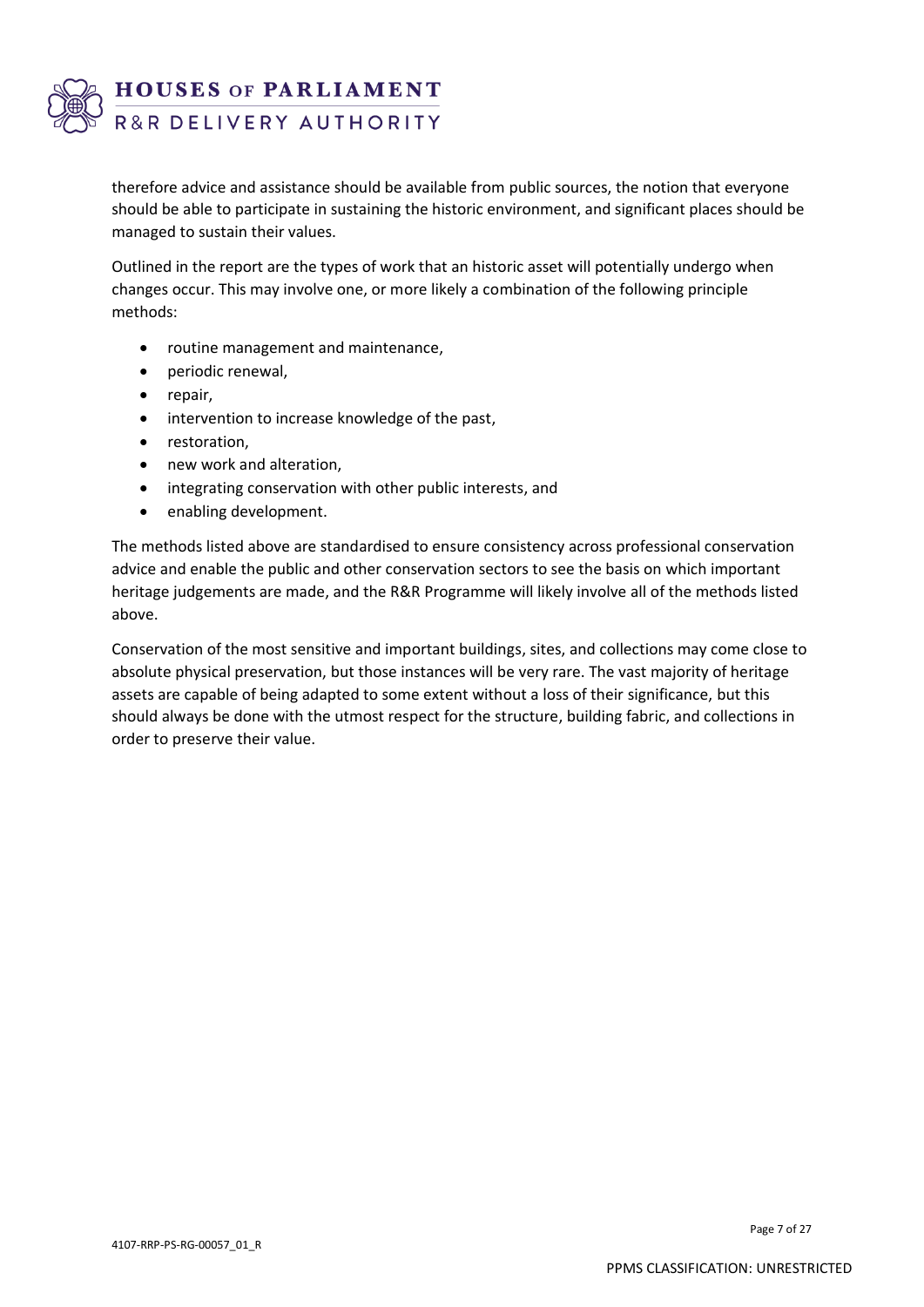

## 2.3 The value of conserving heritage sites





Historic England. © Crown Copyright and database right 2019. All rights reserved. Ordnance Survey Licence number 100024900. [Data: 31st March 2020]

*Figure 1 Heritage sites in England <sup>6</sup> (Historic England 2019)*

The number of heritage sites in England has increased year-on-year with the total number of listed entries growing from 400,175 in 2019, to 400,551 as of 31<sup>st</sup> March 2020, as determined by The National Heritage List for England (NHLE) which provides the official record of nationally designated heritage assets. This number indicates how strongly the UK benefits from conservation and preservation projects, and is shown by region and by heritage type Figure 1.

<sup>6</sup> Historic England, 2020, *Heritage Indicator 2020 – Heritage Counts*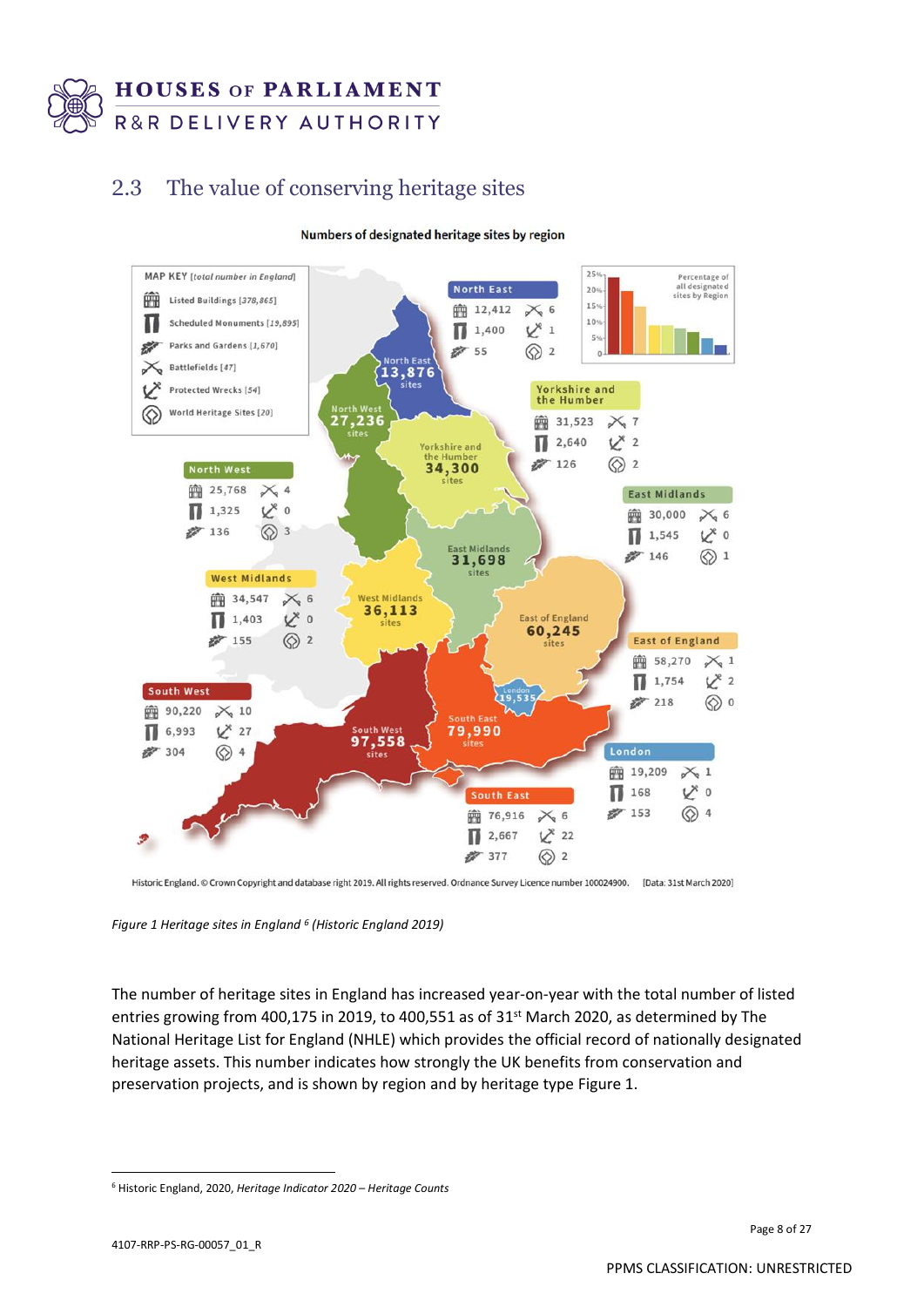

Data pertaining to the number of collections and artefacts in the UK are harder to pinpoint. However, in the 2,500 museums across the UK, it is thought that there are approximately 200 million objects coming under the broad banner of arts and culture.<sup>7</sup>



#### Numbers of heritage sites at risk by region, 2019-20

Historic England. © Crown Copyright and database right 2019. All rights reserved. Ordnance Survey Licence number 100024900. [Data: 17th October 2020]

*Figure 2 At risk heritage sites in England <sup>8</sup> (Historic England 2019)*

In 2020 it was determined by the Heritage at Risk (HAR) programme that there is a total of 5,097 "at risk" heritage sites across England; these are listed as structures most at risk of being lost as a result of neglect, decay or detrimental development. The map in Figure 2 indicates the location based on region for each type of protected heritage site; 198 out of 766 of the country's highest graded (grade

<sup>7</sup> Museums Association, Collections factsheet. Accessed August 2021[. https://www.culturehive.co.uk/wp-content/uploads/2020/10/MA](https://www.culturehive.co.uk/wp-content/uploads/2020/10/MA-collections-love-museums-1.pdf)[collections-love-museums-1.pdf](https://www.culturehive.co.uk/wp-content/uploads/2020/10/MA-collections-love-museums-1.pdf)

<sup>8</sup> Historic England, *Heritage Indicator 2020 – Heritage Counts*, "Number of heritage sites at risk by region 2019-20", p14, December 2020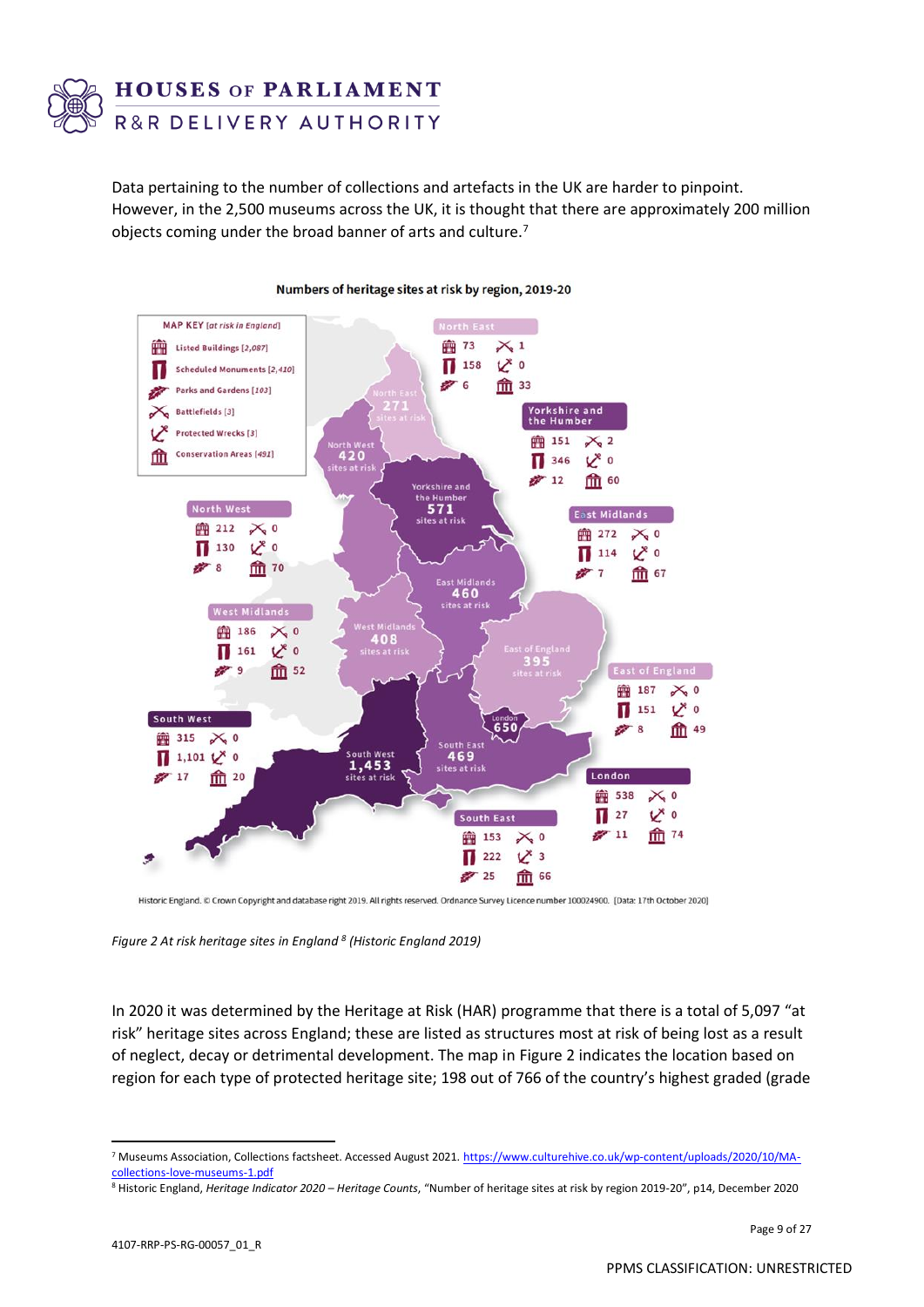

I and grad II\*) are located within the Midlands, and Historic England has since allocated £1.7m to the 12 highest risk sites within this region.

In Wales, there are approximately 30,000 buildings<sup>9</sup> listed as valuable, irreplaceable commodities with over 600 registered castles and ruins, but such buildings and assets can quickly become vulnerable or at risk, and according to Cadw, a total of £2.95m was allocated to capital-funded conservation and investment projects to attempt to alleviate this risk between April 2019 and March 2020.<sup>10</sup> It is the opinion of the Welsh government that, as the historic environment is a shared resource, the fate of listed buildings should matter to all, and there should be a strong public interest in the protection of these listed buildings.

Northern Ireland follows similar ideals regarding their heritage sites by preserving and protecting historical assets and buildings. Approximately 9,000 buildings and 16,000 historic monuments are listed including prehistoric tombs, post-medieval settlements, bridges, and telephone boxes.<sup>11</sup> Of these historic monuments, 2,000 have been recognised to be of significant importance to knowledge of the region's history, with such sites reflecting all periods of human activity.<sup>12</sup>

Scotland, meanwhile, has declared a climate emergency and seeks to use its historic environment to inspire climate action and foster positive behavioural changes and increase resilience in communities across the country.<sup>13</sup>

In 2019, Historic Environment Scotland (HES) published the report "*Heritage for All*" which stated its core objective is to ensure the historic environment makes a real difference to people's lives, with a focus on public health, the economy, culture, and environment. Historic Environment Scotland directly cares for over 300 sites of national importance, and aims to:

- ensure the historic environment positively impacts the lives of the public,
- protect and manage the historic environment and guarantee that it is looked after for generations to come,
- encourage a broader contribution to the economy of Scotland and the public via historic environments,
- guarantee that the historic environment is cared for and championed by a high-performing organisation, and
- help the historic environment inspire a creative and vibrant Scotland.

With these goals in mind, in 2019/20 a total of £37.3m was invested in conservation, maintenance and management of Properties in Care, and over £14.5m was invested through HES grants to restore built heritage and improve understanding of the past, specifically contributing to the overall economic and social value of these heritage sites. 14

<sup>9</sup> Welsh government, *Managing Listed Buildings at Risk in Wales*, May 2017

<sup>10</sup> Cadw, 2021, *Cadw Annual Report April 2019 to March 2020*

<sup>11</sup> ni direct, *Historic buildings and monuments,* Accessed June 202[1 https://www.nidirect.gov.uk/articles/historic-buildings-and](https://www.nidirect.gov.uk/articles/historic-buildings-and-monuments)[monuments](https://www.nidirect.gov.uk/articles/historic-buildings-and-monuments)

<sup>12</sup> Department for Communities, *Scheduled Historic Monuments,* Accessed June 202[1 https://www.communities](https://www.communities-ni.gov.uk/articles/scheduled-historic-monuments)[ni.gov.uk/articles/scheduled-historic-monuments](https://www.communities-ni.gov.uk/articles/scheduled-historic-monuments)

<sup>13</sup> Historic Environment Scotland, 2020, *Climate Action Plan 2020-25*

<sup>14</sup> Historic Environment Scotland, *Annual Report and Financial Statements 2019-2020,* 15 October 2020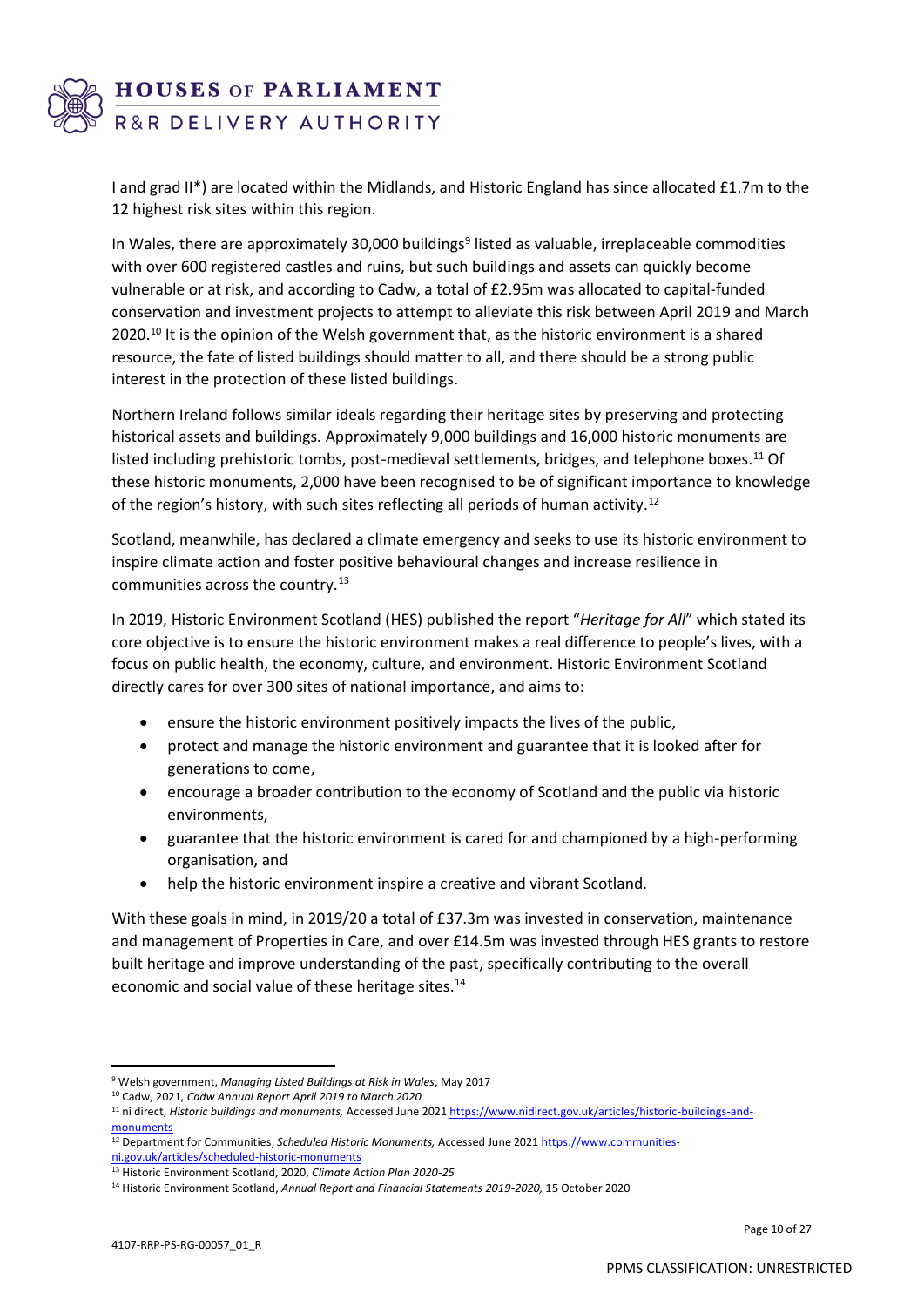

The DCMS' Heritage Statement of 2017<sup>15</sup> stressed that the direct conservation, preservation, and protection of heritage sites has significant economic, social and environmental value.

#### 2.3.1 Economic

- The heritage sector (see reference for definition) total GVA £36.6bn and 563,509 jobs in 2019 (pre COVID-19).<sup>16</sup>
- The average heritage worker produces £71,000 of Gross Value Added (GVA) per year.<sup>17</sup>
- Previous research commissioned by English Heritage in 2010 found that £1 of public sector investment in heritage-led regeneration generates £1.60 in additional economic activity over a 10-year period – a 60% return on investment.<sup>18</sup>
- Around half of all holiday visits to the UK include a visit to a castle or a historic house.
- Over 1.26m visitors were recorded to have visited Cadw's staffed heritage sites, accounting for a revenue of £4.7m. 19
- Over 5.2m visitors travelled to Historic Environment Scotland sites in the 2019/2020 financial year, leading to a rise of over £64.7m in commercial income. 20
- Over 100,000 construction workers involved in heritage-related activities were noted to be in employment in 2020 by Historic England's "*Heritage and the Economy 2020*". 21

#### 2.3.2 Social

- Increased social cohesion and a greater sense of identity to improved wellbeing and better learning and skills outcomes.
- Research published by the Heritage Lottery Fund found heritage volunteers have levels of mental health and wellbeing far higher than for the general population.<sup>22</sup>
- Over 90% of volunteers benefitted from socialising on heritage projects and 72% significantly increased their contact with older adults, leading to increased understanding of people aged over 65.
- 87% of adults agree that 'finding new uses for historic buildings rather than demolishing them' is important. A national survey in 2018 of 1,731 adults in England on behalf of Historic England shows that the conservation of heritage assets is important to the majority of the public. 23

#### 2.3.3 Environmental

• Trees and other plants, rivers and lakes, and geology and soils that are managed on heritage sites all contribute to our economy, wildlife diversity, geodiversity and our quality of life.

<sup>15</sup> DCMS, 2017, *Heritage Statement 2017*

<sup>16</sup> Historic England, *Heritage Indicator 2020 – Heritage Counts*, "Number of heritage sites at risk by region 2019-20", December 2020

 $17$  Ibid

<sup>18</sup> English Heritage, 2010, *Impact of Historic Environment Regeneration*

<sup>19</sup> Cadw, 2021, *Cadw Annual Report April 2019 to March 2020*

<sup>20</sup> Historic Environment Scotland website, accessed August 2021

<sup>21</sup> Historic England, 2020, *Heritage and the Economy 2020 – Heritage Counts*

<sup>22</sup> Historic England, 2014, *Heritage Counts*

<sup>23</sup> YouGov on behalf of Historic England, *Quality of Places*, p14, 04 June 2018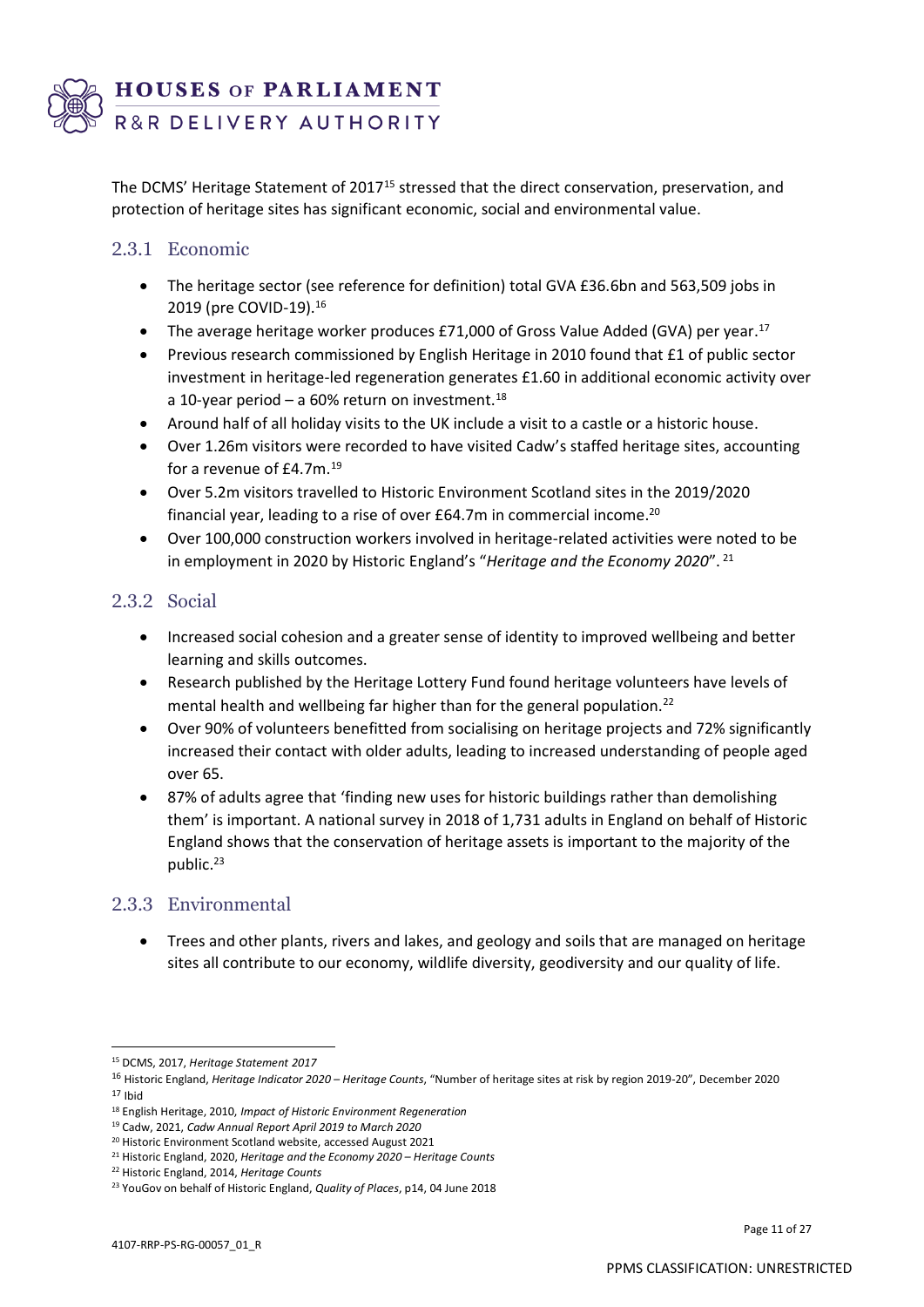

- Research carried out by Historic England has demonstrated that sympathetic energy efficiency improvements to traditionally built homes can result in reductions of up to 40% in operational greenhouse gas emissions. 24
- The changing climate and fluctuating temperature extremes also threaten delicate and fragile artefacts within collections, as well as likely encouraging fungal and plant growth, and insect infestation, among heritage assets.

<sup>24</sup> Historic England, *Heritage and the Environment 2020 – Heritage Counts*, 2020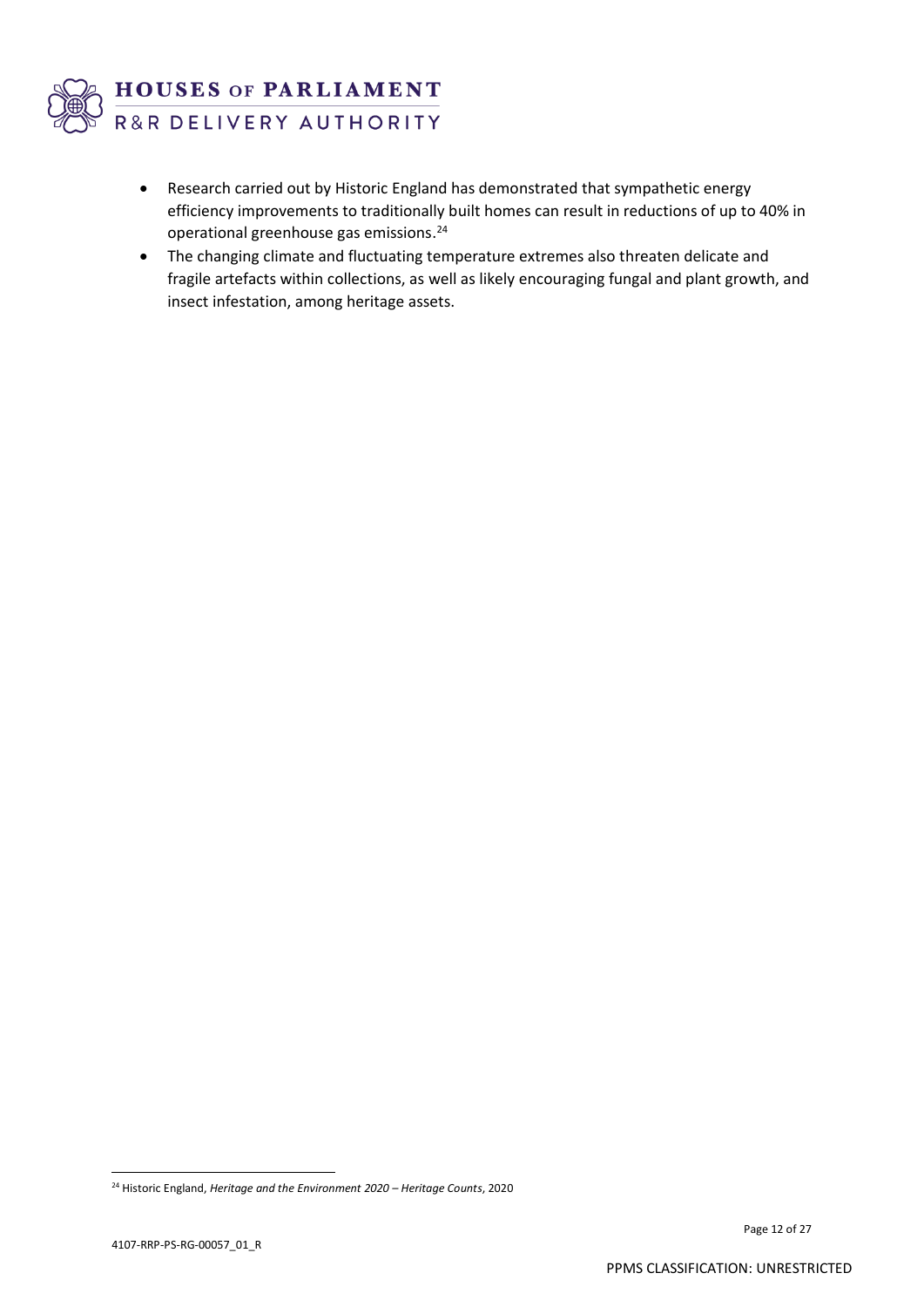

# **3 Conservation policies**

Parliament has recognised the need to protect heritage monuments and buildings for well over a century. The first legislation on the preservation of archaeological and historic sites in Britain was the Ancient Monuments Protection Act of 1882. It made arrangements for the 'guardianship' of some 50 prehistoric sites and appointed a single inspector of ancient monuments.<sup>25</sup>

In this section, some key examples of the UK's progression in the conservation sector from the last 20 years are explored in order to understand the implications and approaches that the Palace of Westminster R&R Programme may need to consider.

## 3.1 Protecting our historic environment: making the system work better

The *Protecting our historic environment: Making the system work better* consultation document was a response of the Institute of Historic Building Conservation, published by the DCMS in 2003, and followed *The Historic Environment: A Force for our Future* (2001), which was a commitment to review the way we protect our historic environment. These papers set out the government's proposals for improving the system with objectives to deliver:<sup>26</sup>

- a positive approach to managing the historic environment, which would be transparent, inclusive, effective and sustainable and central to social, economic agendas at a local and community as well as national level, and
- a historic environment legislative framework that provided for the management and enabling of change rather than its prevention.

The resulting report, *Review of Heritage Protection: The Way Forward* (2004), <sup>27</sup> included a series of short- and long-term measures. The first of the short-term objectives was implemented in April 2005, with the handing-over of responsibility for processing listing applications to English Heritage (Historic England). This means Historic England can nominate historic buildings to be reviewed, which allows for more applications from privately owned buildings and homes to be considered with a developed grading system based on overall interest (Grade I buildings are of exceptional interest; Grade II\* buildings are particularly important buildings of more than special interest and Grade II buildings are of special interest; 91.7% of all listed buildings are in this class and it is the most likely grade of listing for a homeowner).

## 3.2 Conservation of historic buildings and monuments

The policy that ran from 2010-2015 (*Conservation of historic buildings and monuments*) outlines the importance of having measures in place to protect and conserve the historic environment, because

<sup>25</sup> <https://www.parliament.uk/about/living-heritage/transformingsociety/towncountry/landscape/overview/historicsites/> *Preserving historic sites and buildings*, UK parliament, Accessed 24/05/2021

<sup>26</sup> English Heritage (Historic England), 2006, *Heritage Protection Review - Transforming Heritage Protection English Heritage and the Heritage White Paper*

<sup>27</sup> DCMS, 2004, *Review of Heritage Protection: The Way Forward*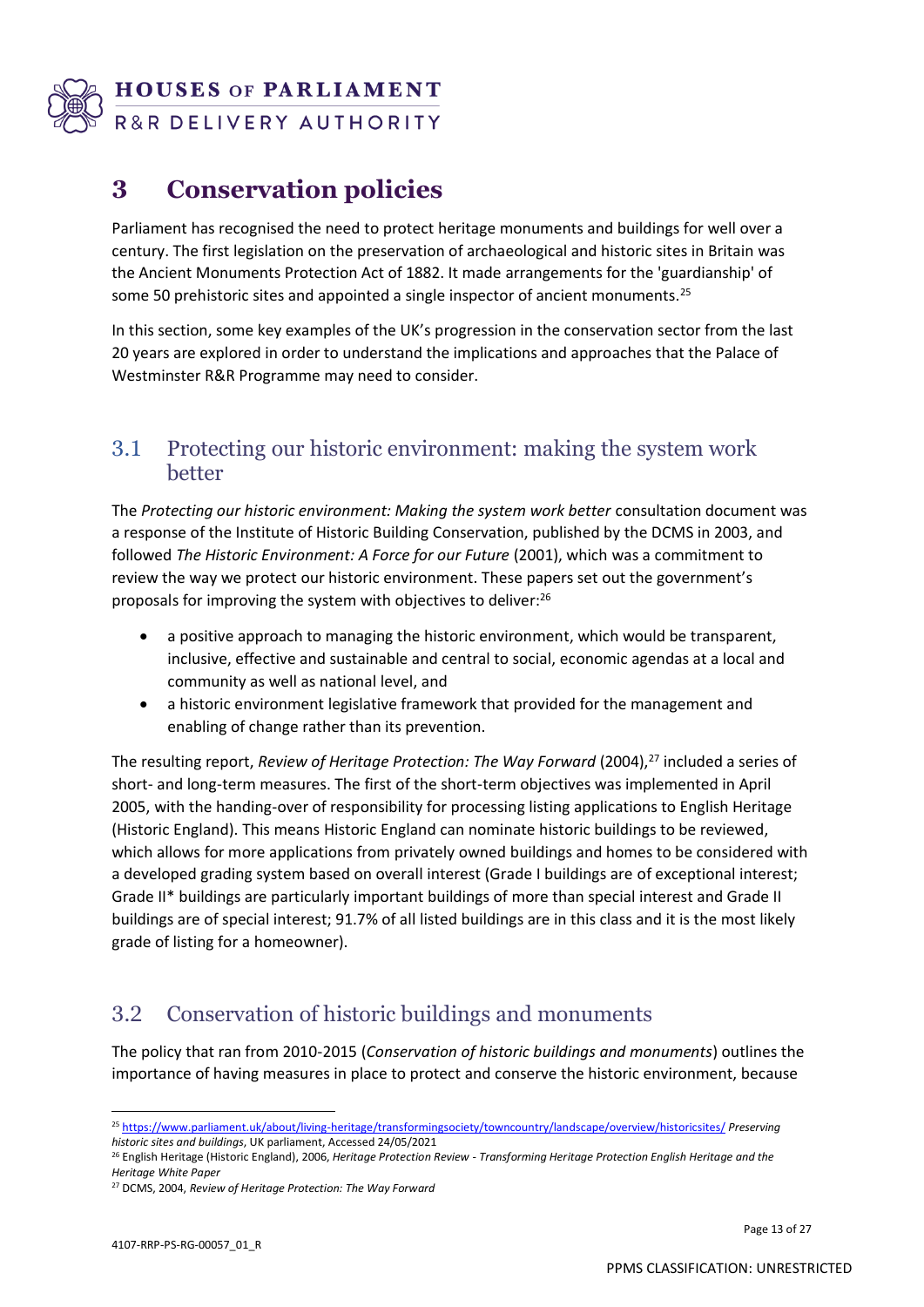

of the fear that heritage sites risk being changed and losing what makes them special, or being destroyed and lost forever. Such a policy claimed the government protected historic environments by: $28$ 

- promoting the understanding, valuing, caring and enjoyment of the historic environment through funding [English Heritage](http://www.english-heritage.org.uk/) (Historic England),
- nominating places in the UK for World Heritage Site status,
- protecting buildings of special architectural or historic interest by giving them listed status, which prevents them being demolished, extended or altered without permission,
- [protecting nationally important sites and monuments of archaeological or historic interest](https://www.gov.uk/government/policies/protecting-conserving-and-providing-access-to-the-historic-environment-in-england/supporting-pages/protecting-ancient-monuments-through-the-scheduling-system)  [from being changed without permission](https://www.gov.uk/government/policies/protecting-conserving-and-providing-access-to-the-historic-environment-in-england/supporting-pages/protecting-ancient-monuments-through-the-scheduling-system) by giving them scheduled status,
- protecting shipwreck sites of archaeological, historical or artistic importance by giving them protected wreck site status, and
- co-sponsoring the [Churches Conservation Trust](http://www.visitchurches.org.uk/) with the Church of England, which maintains over 340 churches of architectural, historical or archaeological importance.

## 3.3 Collections conservation

The Institute of Conservation (ICON) seeks to bring together all conservators and external professional such as curators, archivists and architects to outline and share best practice with respect to collections conservation. It acts as a central resource to provide links and networks for professionals to access information and resources around care and best practise, for instance, joining up with bodies such as the Collections Trust, the National Trust, the British Library, and the Museum of London. A series of resources are also provided that outline best practice regarding care and conservation of books, carpets, clocks, furniture, and many other artefacts.

ICOMOS outlines its Principles for the analysis, conservation and structural restoration of architectural heritage, which are viewed as best practice for the sector. These guidelines broadly state that a multi-disciplinary approach is required, and that the value and authenticity of heritage cannot be based on fixed criteria.<sup>29</sup>

## 3.4 Scottish policies

The Historic Environment Policy for Scotland (HEPS) is a document outlining policies for how the Scottish government should undertake the duty of care and conservation of important heritage sites. Six policies define the management of historical assets and the historic environment.

- Decisions affecting any part of the historic environment should be informed by an inclusive understanding of its breadth and cultural significance.
- Decisions affecting the historic environment should ensure that its understanding and enjoyment, as well as its benefits, are secured for present and future generations.
- Plans, programmes, policies and strategies, and the allocation of resources, should be approached in a way that protects and promotes the historic environment. If detrimental impact on the historic environment is unavoidable, it should be minimised.

<sup>28</sup> DCMS, 2015, *2010 to 2015 government policy: conservation of historic buildings and monuments*

<sup>29</sup> ICOMOS, 2003, *Principles for the analysis, conservation and structural restoration of architectural heritage*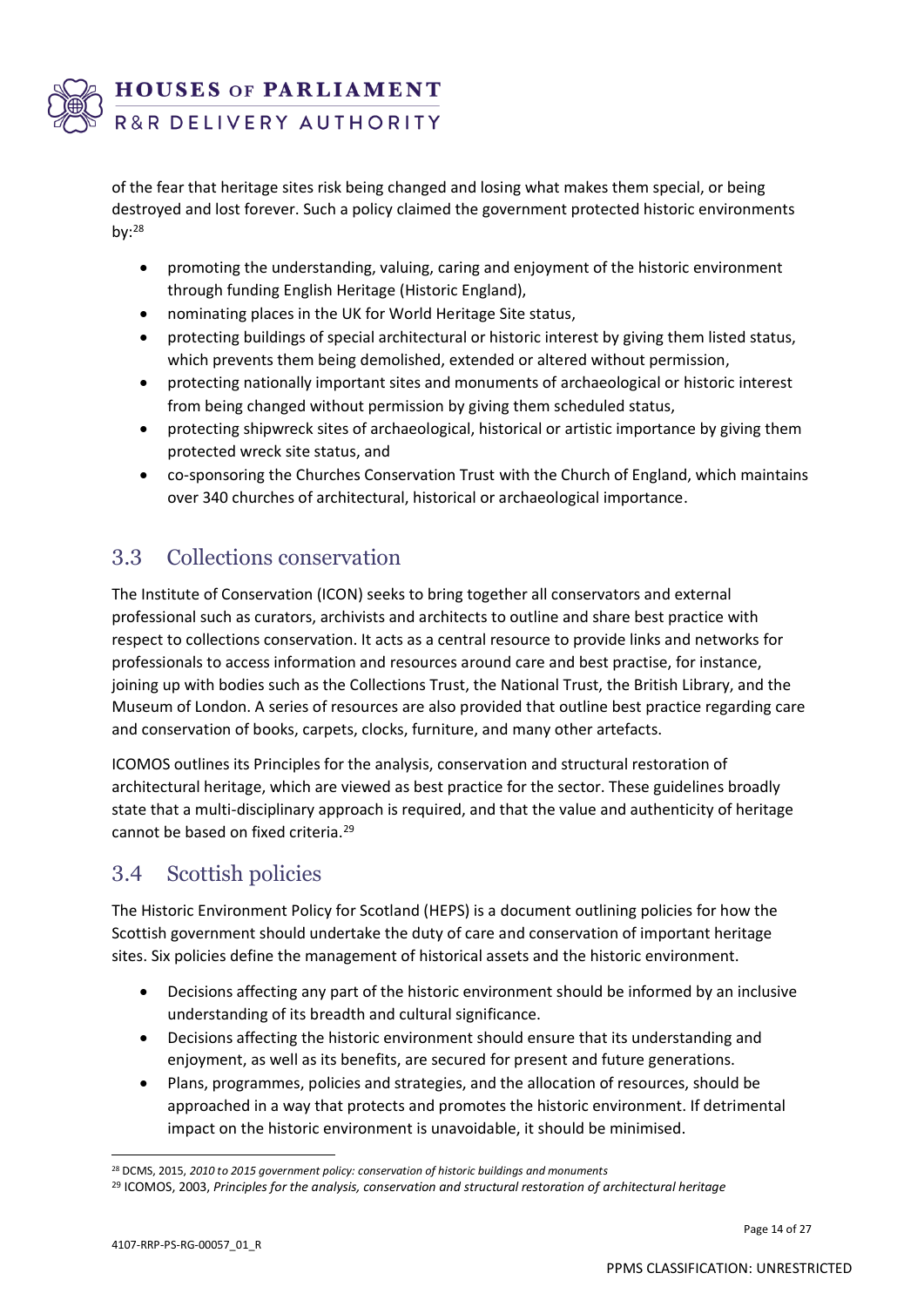

- Changes to specific assets and their context should be managed in a way that protects the historic environment. Opportunities for enhancement should be identified where appropriate.
- Decisions affecting the historic environment should contribute to the sustainable development of communities and places.
- Decisions affecting the historic environment should be informed by an inclusive understanding of the potential consequences for people and communities. Decision-making processes should be collaborative, open, transparent, and easy to understand.

In 2019, the Scotland declared a Climate Emergency. Historic Environment Scotland (HES) is seeking to utilise this an opportunity to inspire climate action. In its Climate Action Plan 2020-25, HES outlines a plan to transform the way it operates in response to the climate emergency, to help tackle the causes of the crisis, to change they way it protects and operates some of the assets it manages, and to share knowledge and invest in sustainability to support other to do likewise.

## 3.5 Welsh policies

The Welsh government's Technical Advice Notes help inform planning policies and advice. Note 24: The Historic Environment<sup>30</sup> specifically provides guidance on how the historic environment is considered when developing planning preparation and listed building consent applications, with direct mention of different historical assets to consider such as:

- scheduled monuments,
- archaeological remains,
- listed buildings,
- conservation areas,
- historic landscapes, and
- historic assets of special local interest.

Beyond this, Planning Policy Wales $31$  specifically sets out the Welsh government's approach to planning to ensure the system directly contributes to the well-being of Wales. This policy outlines how the Welsh government is obligated to conserve the historic environment for the benefit of current and future generations, and to sustainably manage historic assets.

Currently, Cadw is in the process of creating new guidance to complement the pre-existing legislative framework that will support the sustainable management of the Welsh historic environment. Several papers have been released to-date, and each focus on the all-encompassing need to enhance, protect, and preserve sites of importance.<sup>32</sup>

<sup>30</sup> Welsh Government, 2017, *Technical advice note (TAN) 24: the historic environment*

<sup>31</sup> Welsh Government, 2021, *Planning Policy Wales edition 11*

<sup>32</sup> Cadw, Policy, advice and guidance. Accessed June 2021: [https://cadw.gov.wales/advice-support/placemaking/legislation-and](https://cadw.gov.wales/advice-support/placemaking/legislation-and-guidance/policy-advice-and-guidance)[guidance/policy-advice-and-guidance](https://cadw.gov.wales/advice-support/placemaking/legislation-and-guidance/policy-advice-and-guidance)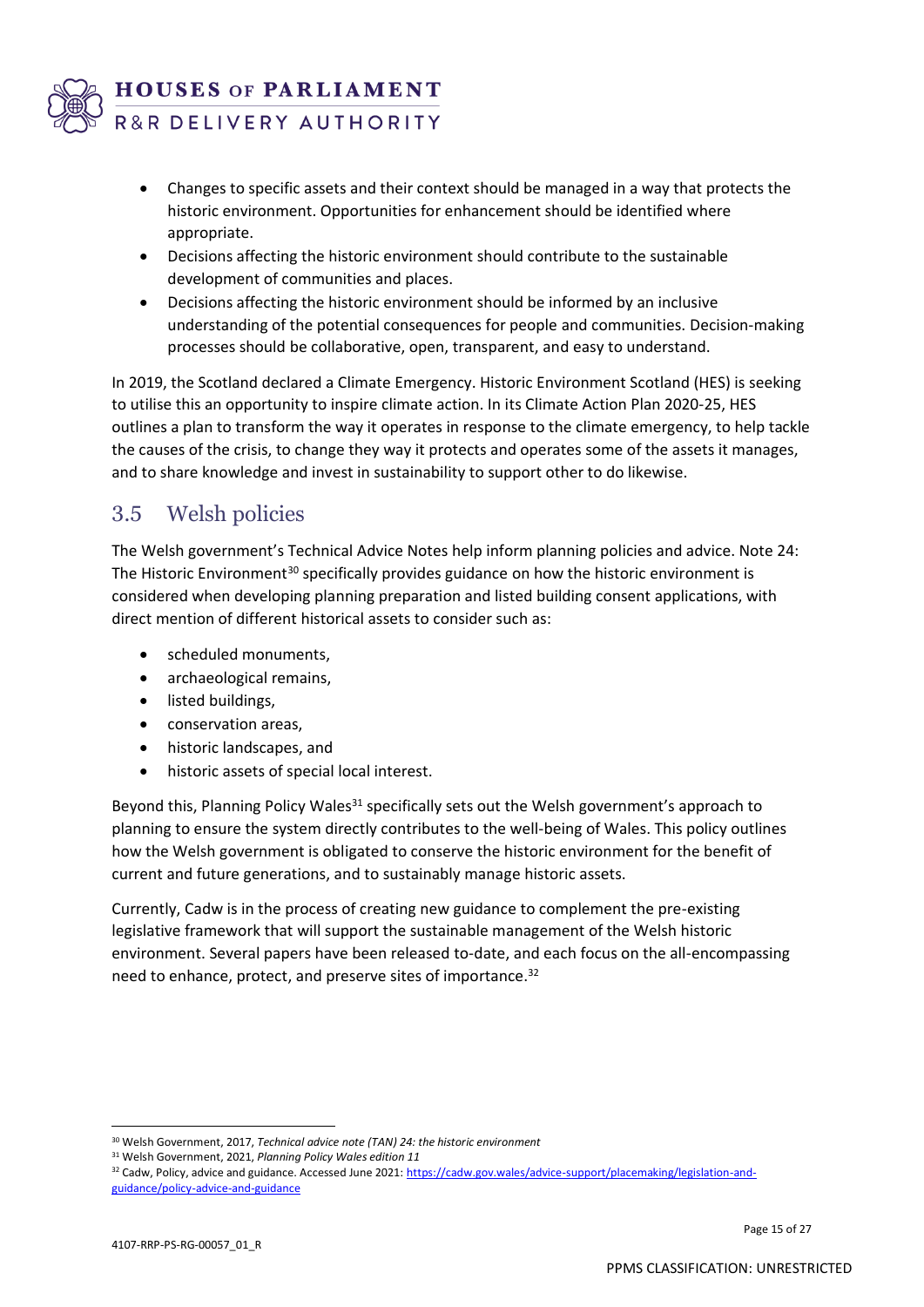

## 3.6 R&R's approach to conservation

One strand of the R&R Programme's Vision and Strategic Theme is "Sense of History: conserve and enhance the fabric of the Houses of Parliament and build appreciation of its rich history".<sup>33</sup> This theme comprises several sub-themes.

- **Accretions**: Remove unsightly accretions to the Palace, providing alternative facilities elsewhere as needed.
- **Heritage**: Acknowledge the significance of Parliament's heritage, while embracing the opportunity for change and flexibility.
- **Icon**: Maintain the status of the Palace of Westminster as one of the world's iconic buildings and its role as the universally recognised home of the UK's Parliament.
- **Value**: Recognise the value of the building and conserve and enhance it.
- **Conserve**: Conserve and safeguard heritage collections, taking into account the needs and requirements of both Houses.
- **People**: Help Parliament to connect people with the past, present and future of parliamentary democracy through engagement with its rich heritage.

<sup>33</sup>R&R Programme, *Palace of Westminster Restoration and Renewal Programme Vision and Strategic Themes*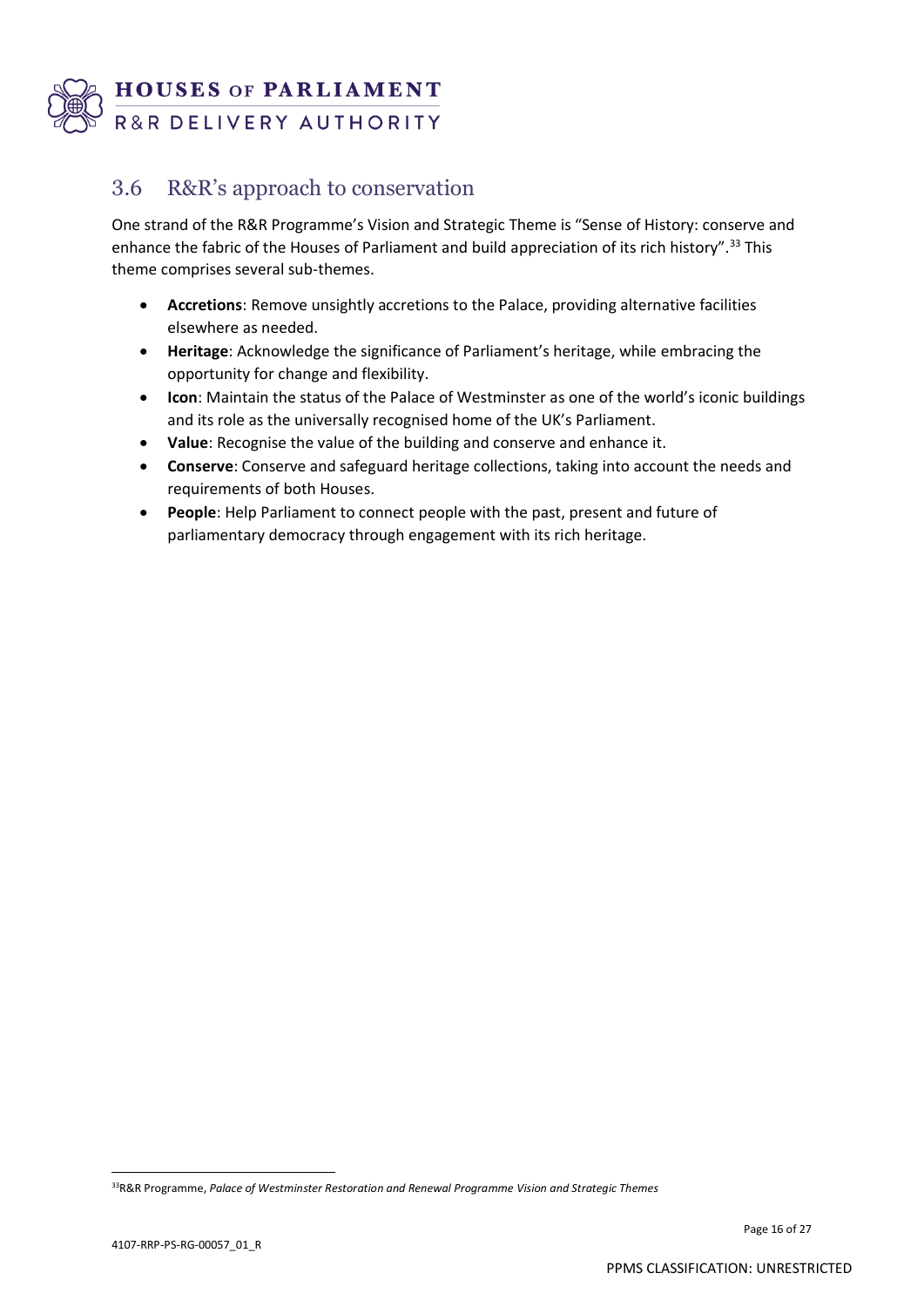

# **4 Skills Assessment findings**

The Skills Assessment has included detailed desk research, interviews with a range of stakeholders, a survey of over 6,000 heritage and construction contractors, 40 depth interviews with contractors, and a survey of more than 500 training providers, across the UK.

Contractors were provided with a list of primary activities and asked to self-define the area in which they worked. For the purposes of this research, contractors defined as working in "conservation" include firms whose primary business was one of the following.

- Conservation/Conservators
- Clockmaking (horology)
- Furniture restorer
- Paintings (easel) restoration
- Paintings (wall) restoration
- Stained glass conservation
- Textile conservation

## 4.1 Demographics of conservation sector

#### 4.1.1 Volume of conservation companies

In the Skills Assessment survey, 338 contractors said that they primarily work in a conservationrelated activity (about 5% of the total sample of 6,000 contractors). Table 2 outlines the number of businesses surveyed, and the estimated UK business population determined from a large national database of employers. Surveyed firms are spread UK-wide.

| <b>Primary activity</b>                   | No. firms surveyed | <b>Estimated UK total</b> | <b>Estimated % surveyed</b> |
|-------------------------------------------|--------------------|---------------------------|-----------------------------|
| Conservation                              | 97                 | 153                       | 63                          |
| Paintings (wall and easel)<br>restoration | 139                | 70                        | 19934                       |
| Stained glass conservation                | 54                 | 53                        | 10234                       |
| Furniture restoration                     | 18                 | 22                        | 78                          |
| Clockmaking (horology)                    | 22                 | 44                        | 50                          |
| Textile conservation                      | 8                  | 16                        | 50                          |

*Table 1 Surveyed conservation firms and estimated UK business population*

<sup>34</sup> Figures over 100% may arise for several reasons. The most likely is that respondents may have "self-defined" their primary activity erroneously. For example, a respondent might define wall painting restoration very widely to mean any restoration of a painted wall and another might categorise any small repair of a piece of Edwardian stained glass as "stained glass conservation". It is also possible that definitional issues in national databases might lead to an underestimate of the total number of businesses in a specific trade or skill.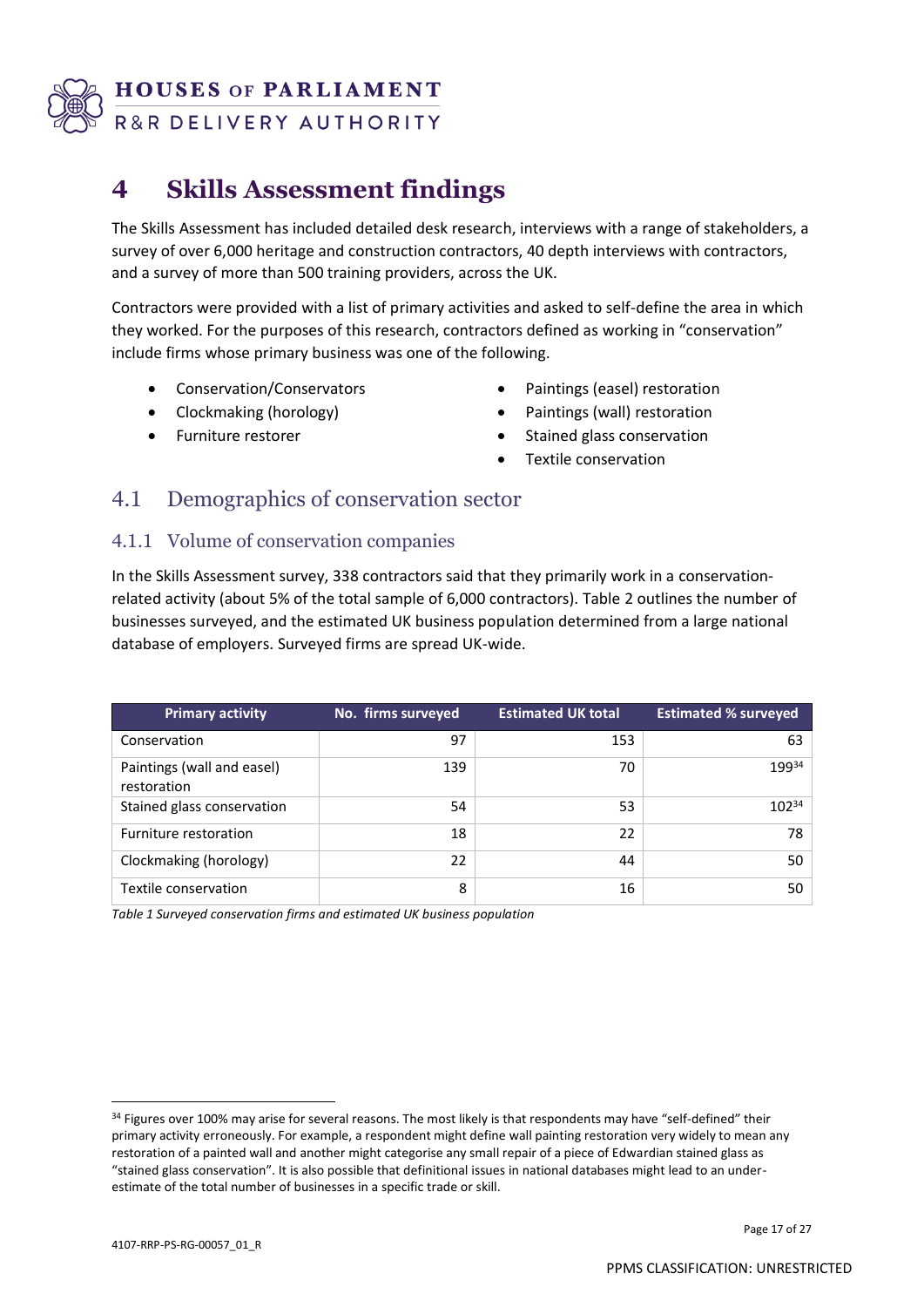

### 4.1.2 Company size

Those companies self-defining as having a primary activity in conservation – hereafter referred to as "conservation companies" – tend to be small. Almost three in four conservation companies are micro in size.



*Figure 3 Size of company for (left) conservation contractors (base 320) and (right) all contractors (base 5,849)*

#### 4.1.3 Turnover

The size of a company will inevitably have an overall effect on average turnover. Surveyed conservation contractors were asked to provide an estimate of their average turnover band for a year of trade pre-Covid. Around half have a turnover of under £0.25m per annum.



*Figure 4 Turnover of conservation firms. Base: 322 respondents*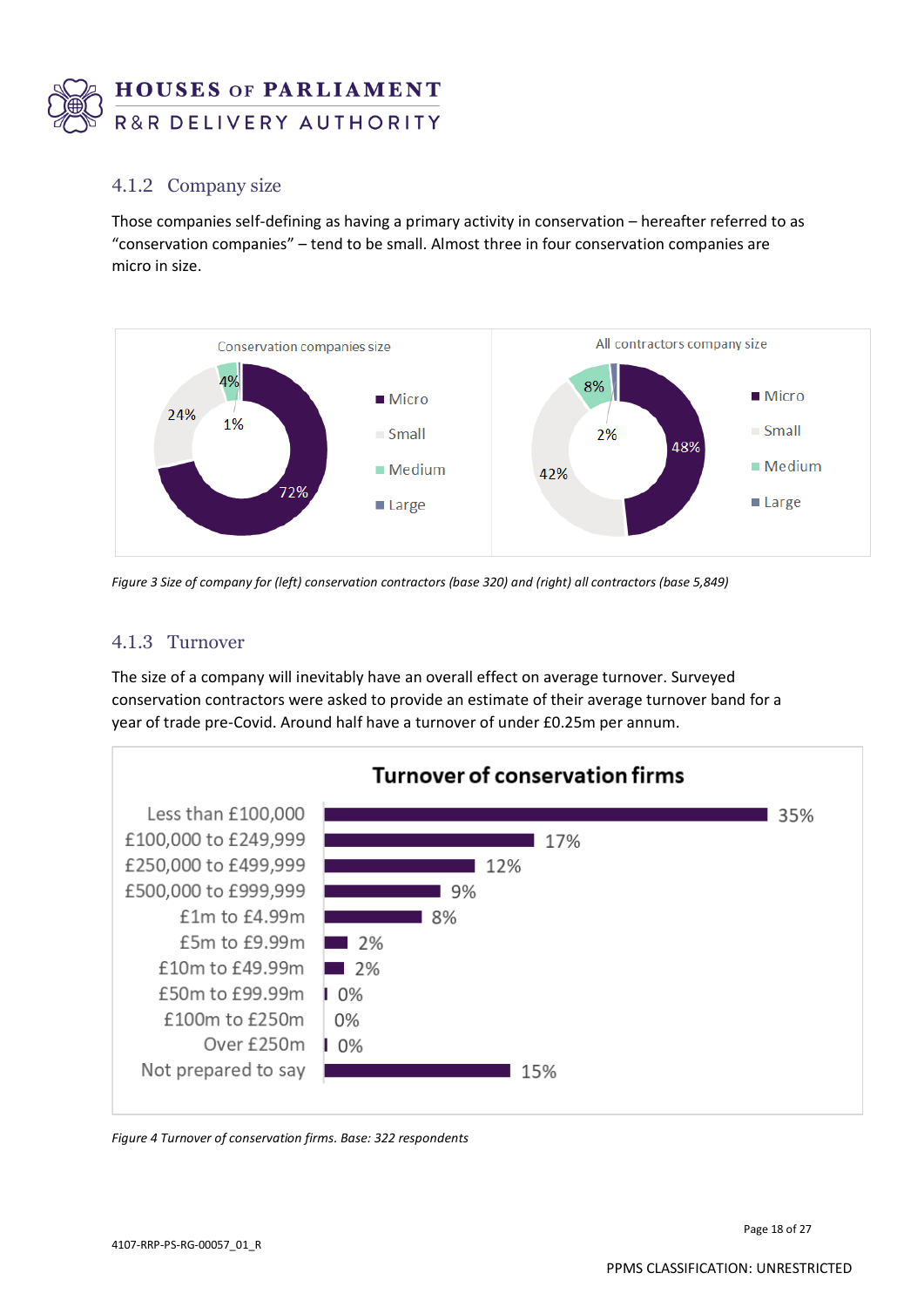

#### 4.1.4 Age of the workforce

The average age of the surveyed conservation workforce was also explored. The proportion of surveyed conservation firms employing young people aged 16 to 24 is 20%, compared to 22% across all contractors. Meanwhile, the proportion of surveyed conservation firms employing staff aged 50 and over is 43% compared to 38% across all surveyed contractors.



*Figure 5 Proportion of all (left) and conservation (right) contractors employing staff in each age band Bases: 2,327 and 298 respondents*

Further, the mean percentage of staff aged 50 and over employed by conservation companies is 53%, while the mean percentage of staff aged 50 and over employed by all surveyed contractors is 47%. This indicates that the conservation workforce has a higher average age than other sectors, with a higher percentage of people working who are over the age of 50.

#### 4.1.5 Employment models

In terms of the balance of FTE (full time equivalent) employees and other types (including agency and self-employed), a third of employees in the construction industry as a whole are directly employed in some way. By comparison the conservation and restoration sector directly employs just 16% of its workers.

Page 19 of 27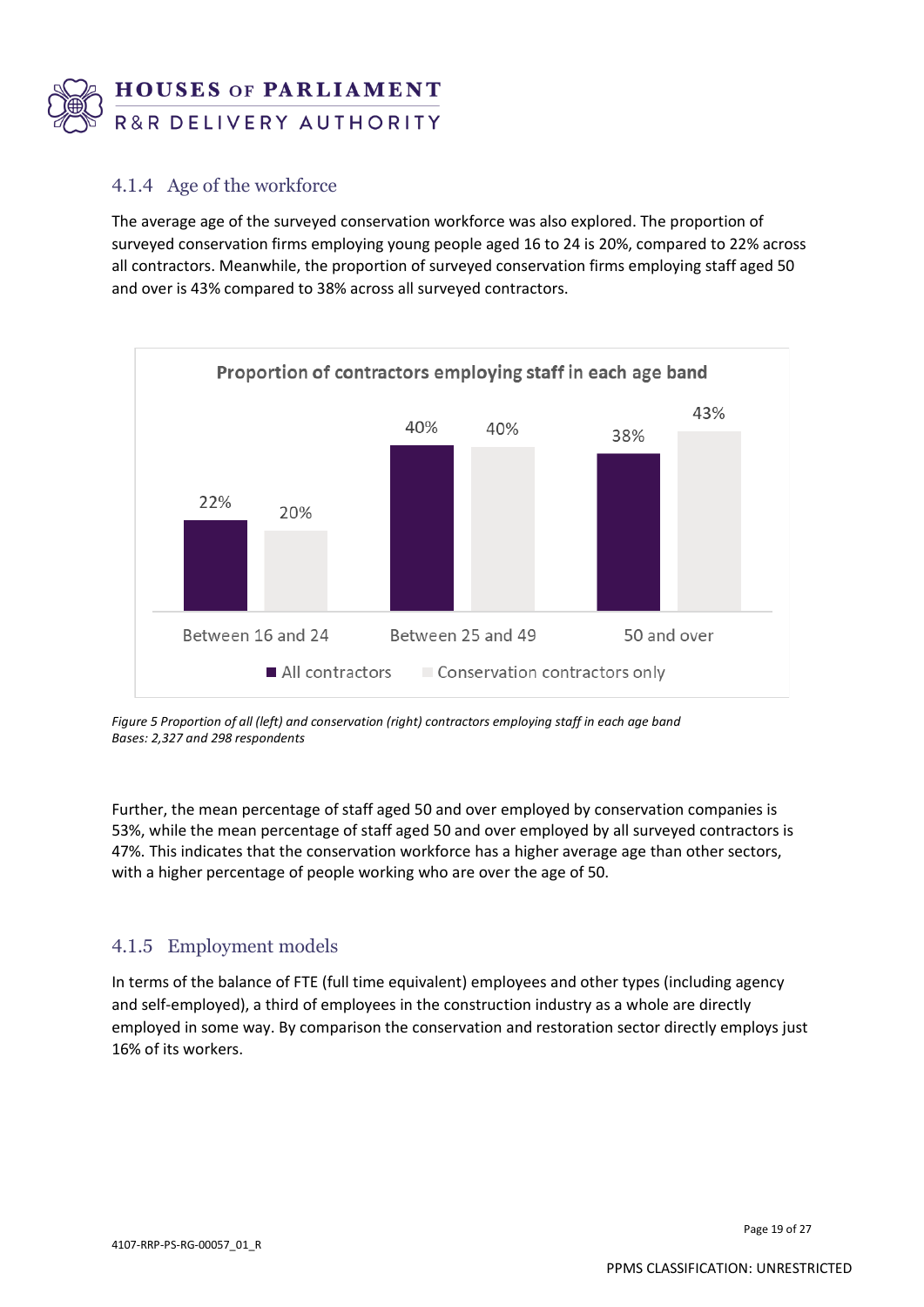



*Figure 6 Proportion of FTE (full time equivalent) contractor employees Bases: 5849 respondents (left) and 281 respondents (right)*

## 4.2 Skills in conservation

Over 500 training providers were asked if their organisation teaches courses or parts of courses related to conservation skills, and just over 10% state that they do so, with courses ranging from furniture restoration to stained glass window restoration.

### 4.2.1 Skills overview

As a whole, stakeholders interviewed during Phase 1 of the Skills Assessment perceived there to be very low numbers of conservators (as compared with other skills that will be required in the Programme) in specific fields. This is despite the fact that there is an apparent "oversupply" of conservators from existing higher education conservation courses, which tend to have a large proportion of fee-paying overseas students attending universities. In general the sector has a pool of conservators consisting mainly of highly specialised micro-businesses focusing on areas such as:

- books and paper restoration,
- painting restoration,
- fabrics and textiles conservation, and
- furniture restoration.

This is backed up by the fact that the vast majority of the Institute of Conservation (ICON) 2,500 members are book, paper, and object conservators. Stakeholders raised concerns that there may be shortages in areas such as furniture, wood and decorative surfaces for the R&R Programme, and the estimate for such trained conservators may be in the low hundreds.

Page 20 of 27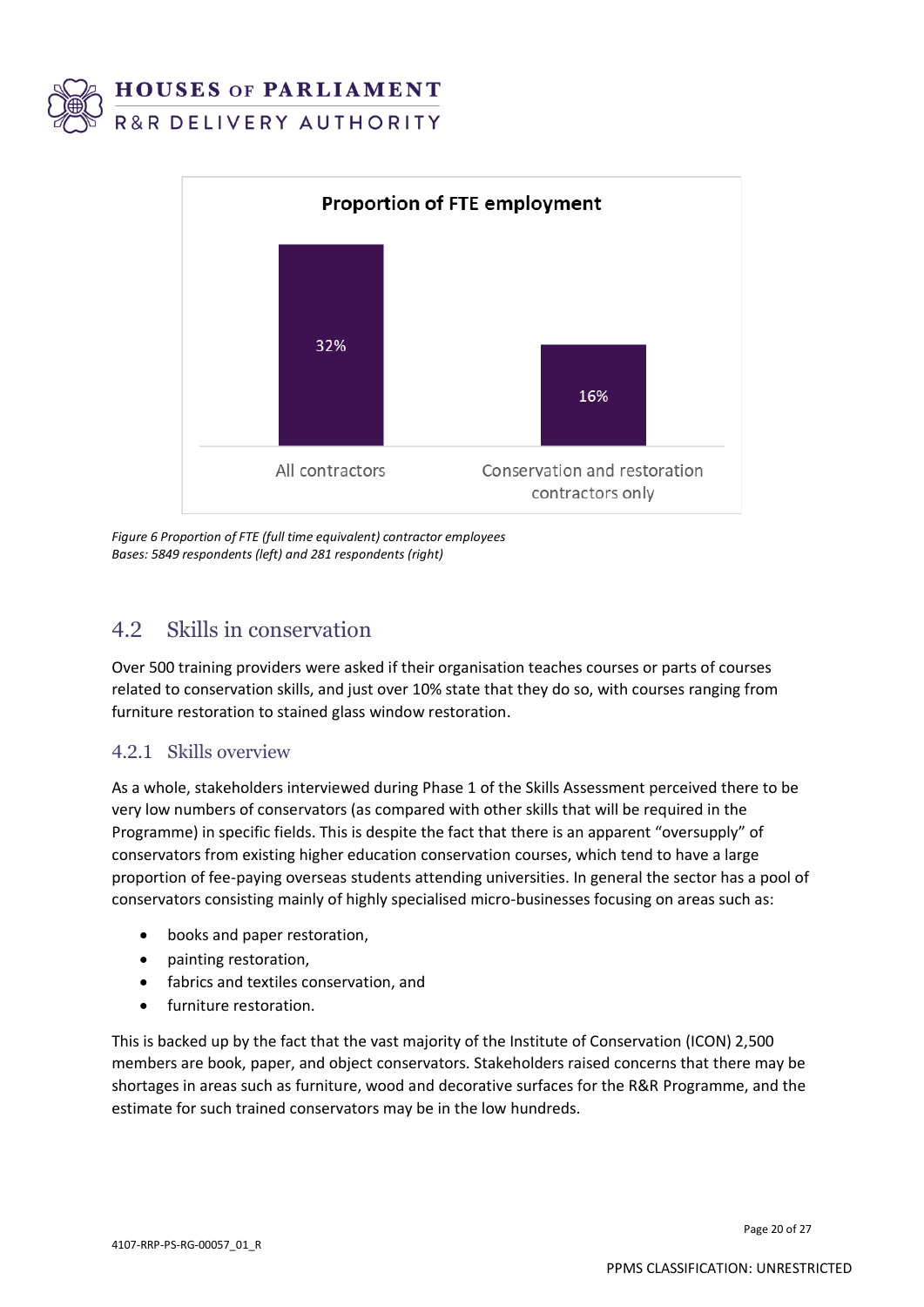

*There is this feeling that conservation training is on a knife edge in some areas, it requires institutions to want to keep it and to cross fund it with other delivery.*

Specialist conservation organisation

It was also noted by stakeholders that, where building conservation (as opposed to object conservation) is concerned, there may be major skills shortages in particular for conservation site managers. These respondents also expressed concern about the depth of skill and knowledge in the available workforce.

Two stakeholders note that some painting conservators already complete work in London-based historic buildings such as Buckingham Palace and the Palace of Westminster, and believe there is an established training programme for these individuals. Further information about training programmes is available here:<https://www.icon.org.uk/training.html>

#### 4.2.2 Hard-to-fill roles and skills shortages

Over 6,000 contractors who took part in a survey were asked to rate a selection of roles for how difficult they anticipate they will be to fill in the coming year (from 1 very easy to 10 extremely difficult):

| <b>Roles hard to fill</b>  | Average rating (mean) |
|----------------------------|-----------------------|
| Furniture restoration      | 4.8                   |
| Painting restoration       | 4.8                   |
| Stained glass conservation | 4.8                   |
| Clockmaking                | 4.8                   |
| Textile conservation       | 4.6                   |

*Table 2 Conservation roles hard-to-fill. Base variable from 337 to 400 respondents*

These ratings from the survey suggest a middling to average level of difficulty when attempting to fill these specialised heritage/conservation roles, a slight contrast to stakeholders' perceptions (as discussed above) that furniture restorers may be harder to find, although they do top the list in Table 3.

When asked, in the depth interviews, about the skills gaps that seem to be apparent within the conservation industry, specific niche or hard-to-fill conservation roles that contractors mention include:

- French polishing,
- gilding, and
- heritage upholstery.

When probed, these contractors believed that such skills gaps occur because fundamentally the skills required are very specialist, or are inherently disappearing, and are therefore particularly hard to fill. There was a common consensus that the inherently specialist nature of the specific field was partly the cause for the disappearance. One respondent who works in cabinet making, and on occasions requires specialists trained in ornate wood carving and upholstery, states that: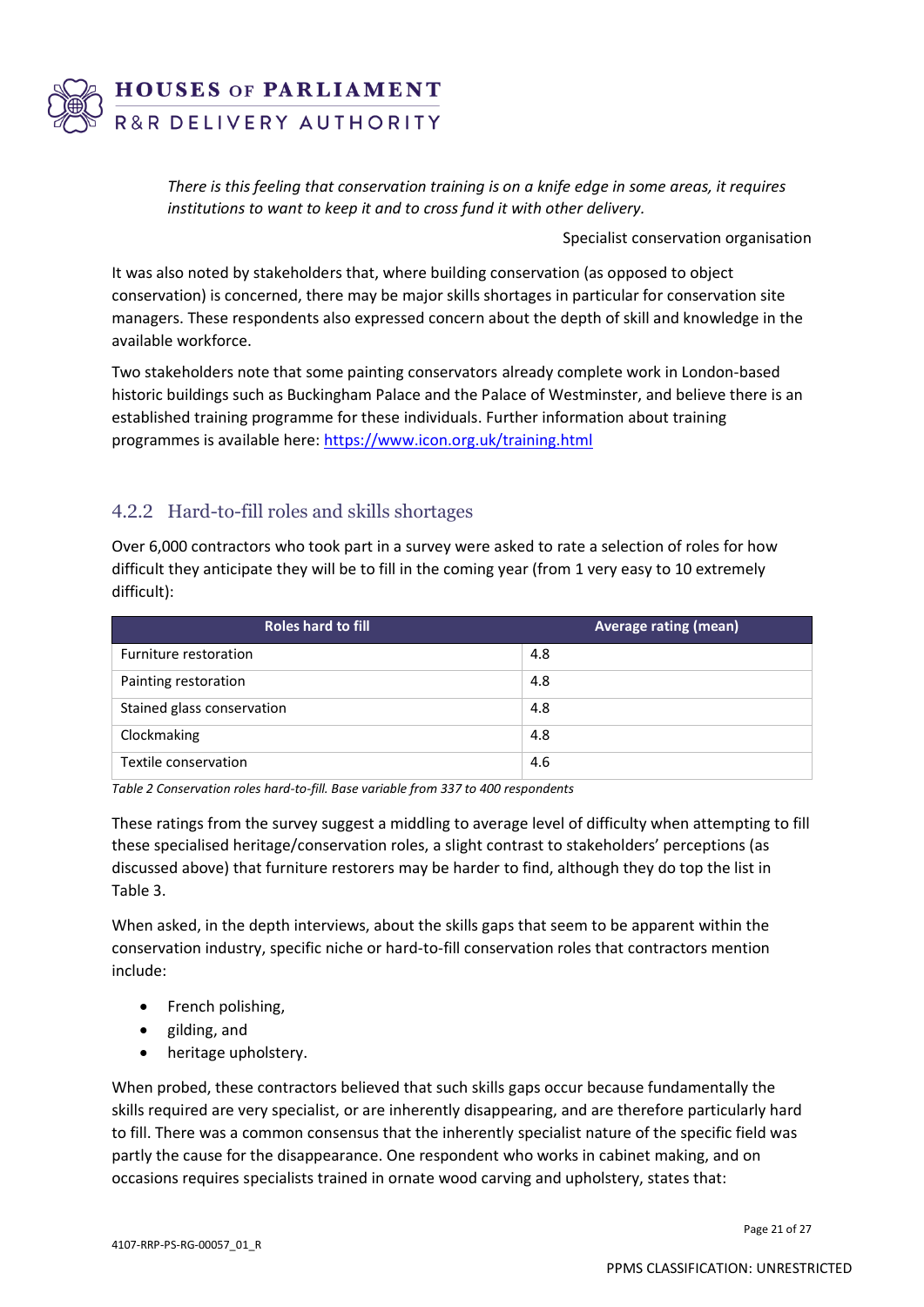

*My upholsterer retired last year, and I haven't been able to find one since. They retire and they've not retained anyone…youngsters aren't interested.*

Cabinet maker (North East)

Three other respondents agree with the notion that younger generations are either not interested in completing training in the specialist work, or the training itself is not of high enough standards, with each claiming:

*[Specialist skills are] massively disappearing, [there is] low interest in training for the specialist carving.*

Stone masons (Northern Ireland)

*It goes for whole heritage sector; young people don't know much about this sector and they're not interested.*

Specialist heritage construction (East Midlands)

*The skills were very specific but it's also because there is a lack of students doing practical, hands on work.*

Conservation company (Wales)

These contractors perceive that young students coming into the subject either lack interest, or there are not as many placements or internships available to them to spark interest in the first place (in the heritage or conservation sector).

#### 4.2.3 Placements and apprenticeships

To assess the availability of training in terms of placements, internships, apprenticeships etc for young people, a total of 11 representatives of institutions which offer conservation training were interviewed early on during the Skills Assessment, including:

- Cardiff University
- City and Guilds of London Art School
- Durham University
- Hamilton Kerr Institute
- Northumbria University
- The Courtauld Institute of Art
- University College London
- University of Glasgow
- University of Lincoln
- University of York
- West Dean College of Arts and Conservation.

These particular institutions raised no concerns about sourcing for positions or requiring qualified staff, and generally speaking, the institutions have longstanding relationships with employers.

It was made clear that the purpose of providing such placements was to offer an experience of the working environment in relation to conservation for the students in such a way to build confidence and the ability to work autonomously. However, several institutions were concerned that the costs of living and transport can be a significant barrier for students, for placements right across the UK,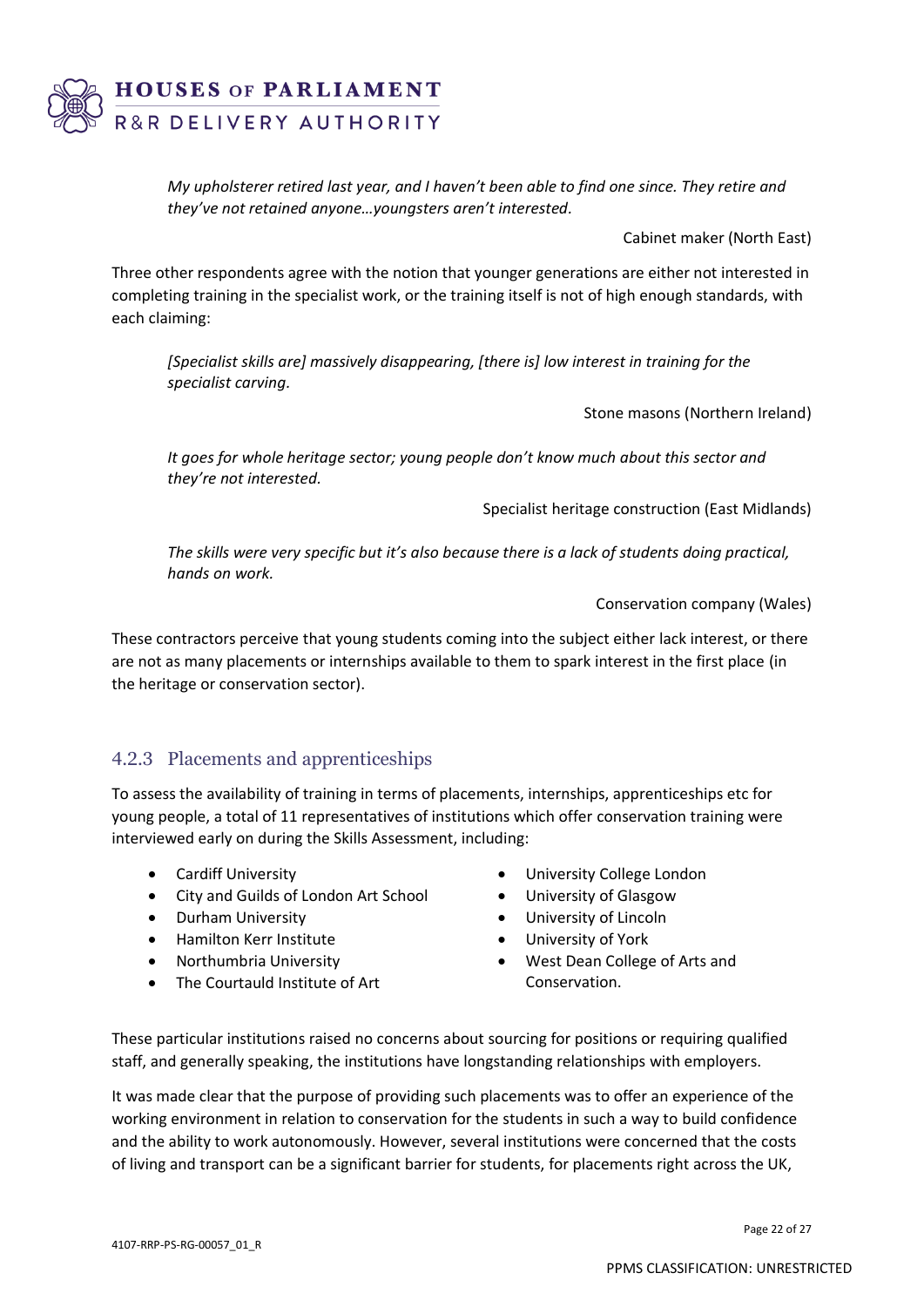

thus suggesting a level of inaccessibility for those from lower socio-economic classes, and discouraging diversity. This does not, however, deter the prospects of overseas students, and typically these students would make up 50% of the course intake, and up to 70% in some cases; this is in general welcomed as it avoids flooding the limited UK jobs market for collections conservation. Universities also welcome overseas students (with the majority from Europe and the US) as they pay higher fees which help to contribute to the large overheads required for conservation courses.

Stakeholders expressed hope of following in the footsteps of nations such as France and Germany, who have, over the last 50 years, established college and apprenticeship programmes in very specific heritage and conservation areas; these have been vital in the restoration and maintenance of their countless historical assets and buildings. Stakeholders referenced the French depth in skills such as wood carving and stone masonry and the German experience in recreating heritage buildings using modern techniques and materials.

Therefore, it was noted by several stakeholders that there is potential for the R&R Programme to become a major driver for skills in the UK by beneficially creating shared apprenticeship schemes in conjunction with several specialist conservation businesses (both building conservation and collections conservation, potentially).

This is estimated to especially benefit micro to small companies who cannot accommodate trainees and apprentices due to:

- significant lack of space,
- training resources,
- time they tend not to have the time to spare away from profitable work, and
- suitable funds.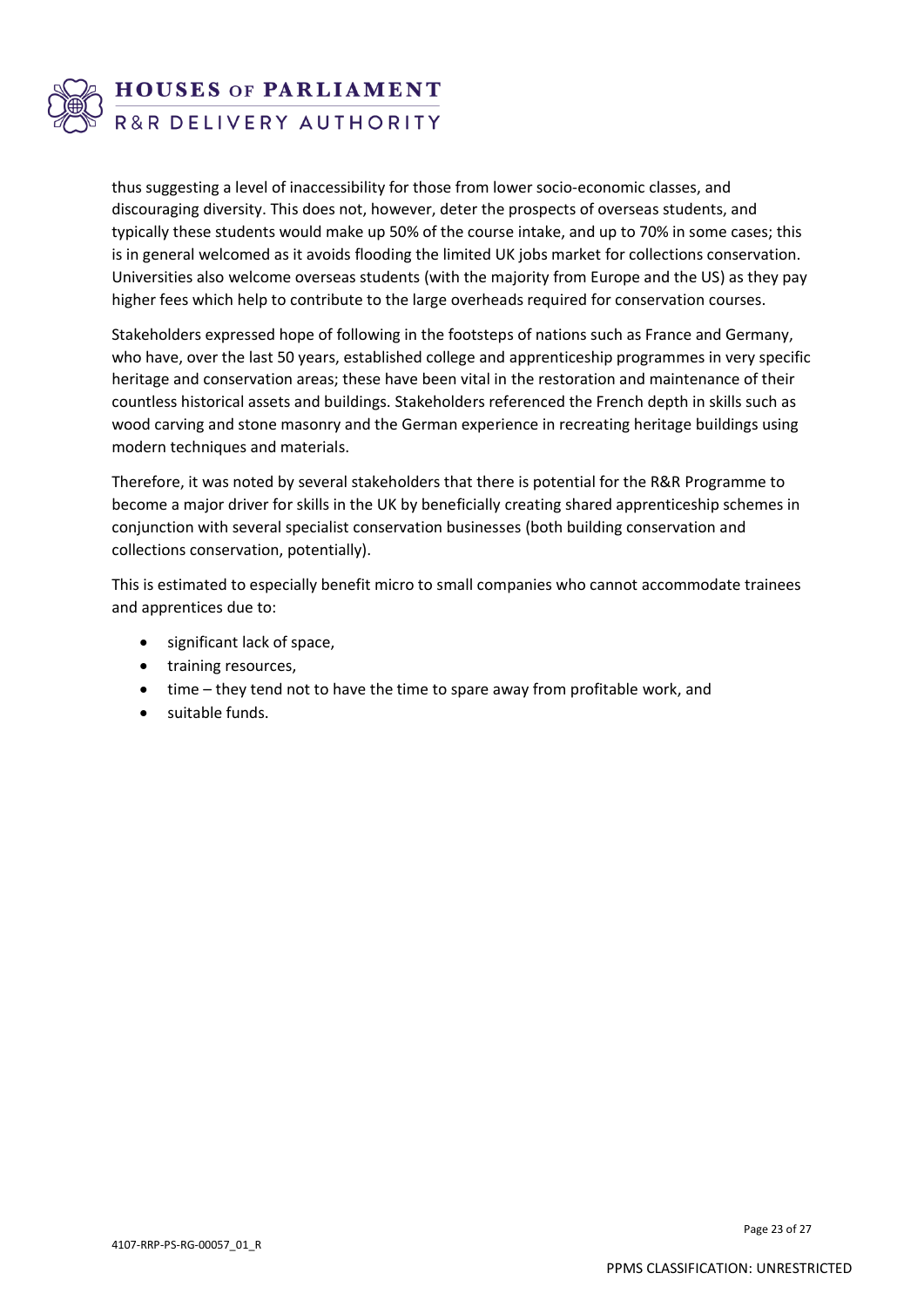



*Figure 7 Main barriers to taking on an apprentice. Base: 293 conservation respondents (multiple responses permitted)*

However, taking on apprentices may be harder than it seems, with contractors providing their opinion on the most pressing barriers relating to doing so. The most common concerns are around lack of funding support available (24%) and availability of quality candidates (22%). Also, in general many small and micro contractors are happy with their business and workload and do not want to expand it, or they prefer to keep the business within the family, therefore were not wanting to take on apprentices in the first place.

## 4.3 R&R Programme and conservation

#### 4.3.1 What are the requirements?

Stakeholders (from professional and sector representative bodies) interviewed earlier in the Skills Assessment believe that, with the best intentions for the R&R Programme in mind, there should be a more fundamentally clear understanding of the criteria for conservation of any collections item within the project.

One conservation stakeholder pointed out the need, as they see it, for the UK to be very clear what exactly is being "restored and renewed" at the Palace of Westminster and in what way. Two respondents, alluding to the need for clarity in objectives and rationale, argued that the term conservation could only ever be applied to the aesthetic elements of the Palace as a whole – it is essential (in their view) to be precise as to which elements are being conserved in a state which is as close to their original form as possible and which elements could be aesthetically restored to their original appearance without necessarily needing to be "conserved" with respect to materials. One gave the example of a wall carving which could be aesthetically reproduced using 3D printing at a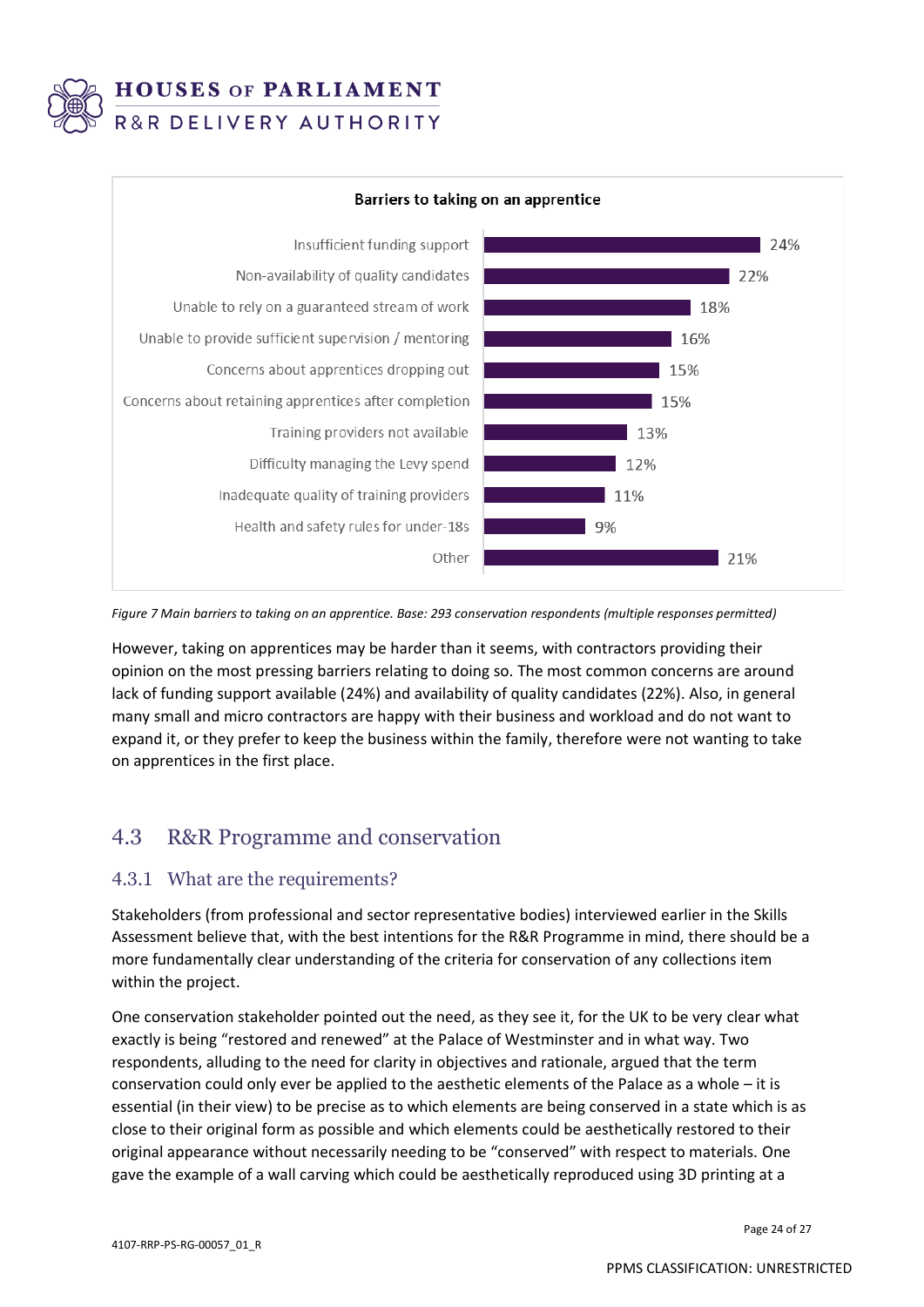

fraction of the cost of a crafts-person. Another pointed to evidence from the USA of galleries using 3D printed copies of priceless objects to enable the public to interact with them. However, it should be clarified here that this argument is not in alignment with conservation principles of practice, not to the strategic vision and themes for the R&R Programme.

Many stakeholders also had difficulty answering questions on the demand for heritage and conservation competences on the grounds that there is still a considerable degree of uncertainty as to what, exactly, will be conserved and what replaced in a sensitive but modern manner, and several respondents mentioned the difficulty they had in estimating the issues around the R&R Programme. One said that they had heard that not only was the state of much of the furniture currently unknown but that decisions had yet to be taken as to what would require the attentions of furniture conservators and what might be replaced with modern replicas. It should be noted that accessioned items, however, cannot simply be removed from a collection in this straightforward manner.

### 4.3.2 What is needed to get involved?

As part of the 39 depth interviews with contractors, these firms (a mix of mainstream construction, heritage, and conservation) were asked what would encourage them to become involved with the R&R Programme. The majority mention that very little encouragement would be required for them to become involved in the Programme due to the prestigious nature of the building itself:

*Anybody with any conviction or interest will want to contribute to the Palace of Westminster.*

Offsite manufacturing for construction company (West Midlands)

Despite this, a minority of contractors feel that training in public sector bidding would be needed and/or desired for them to be encouraged to become involved; it would be a "*primary encouragement*". This sentiment was shared exclusively by small and micro sized companies that had little experience in bidding for significantly large projects in the public sector.

Two contractors in particular said that the paperwork involved with bidding would need to be manageable, especially for smaller businesses;

*[The] paperwork you have to deal with, it's [a] disincentive for smaller suitable companies…we want to do this work, but we don't have time to jump through all the hoops.* 

A further two claimed that they would not get involved until more information was readily available, as they would need to know if they are suitable for the job.

#### 4.3.3 Barriers and challenges

The contractor depth interviews explored if firms could foresee any challenges were they to become involved in the R&R Programme. Two common themes arising including: the tendering process, and the associated problems with the London based location.

Page 25 of 27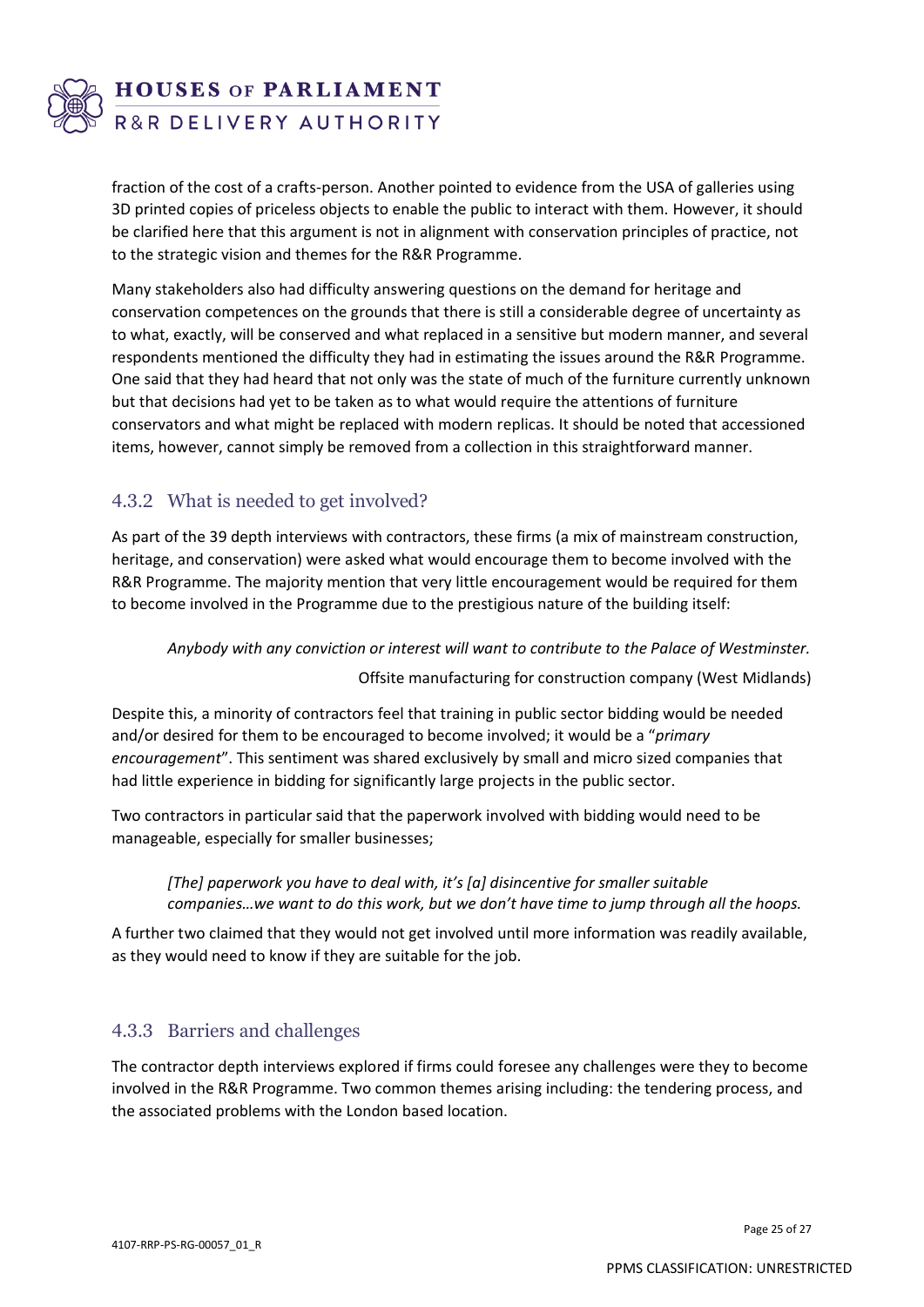

#### *Tendering process:*

Firstly, there was concern surrounding the tendering process for such a large project; it was noted by a handful of contractors that the amount of paperwork for such a large contract would be very daunting, and for the smaller companies they would simply not have the time to dedicate to the tendering process. It was felt that as larger companies can assign admin and tender writing jobs to departments within their business, that there was an unfair disadvantage for small companies with limited manpower that cannot spare the resources or time:

*The larger companies have people hired to do the tenders for them, so they get the work much more easily.*

Conservation company (Wales)

One contractor even mentioned that the application process may not be "*friendly for small companies*" with regards to the procurement portals.

A common opinion shared by a handful of contractor respondents from micro to small sized companies was that they would not feel able to compete with the larger businesses. There was doubt expressed over how winnable the tender may be:

*It can be political especially in property as it's a relationship-heavy sector and sometimes if someone's released a tender then you know they will work with X company previously…you don't know how winnable it is.*

Office design and build company (South East)

This was furthered by two respondents claiming that construction companies are "*reluctant to work with new contractors if they've worked with the same for a long time*", thus enhancing the seed of doubt over how winnable the tender actually is.

Other contractor respondents only state that the one barrier they would be wary of is the size of the project/tender itself and that if it was a multi-million pound contract, they "*wouldn't bother*"; this was primarily noted by companies that are smaller.